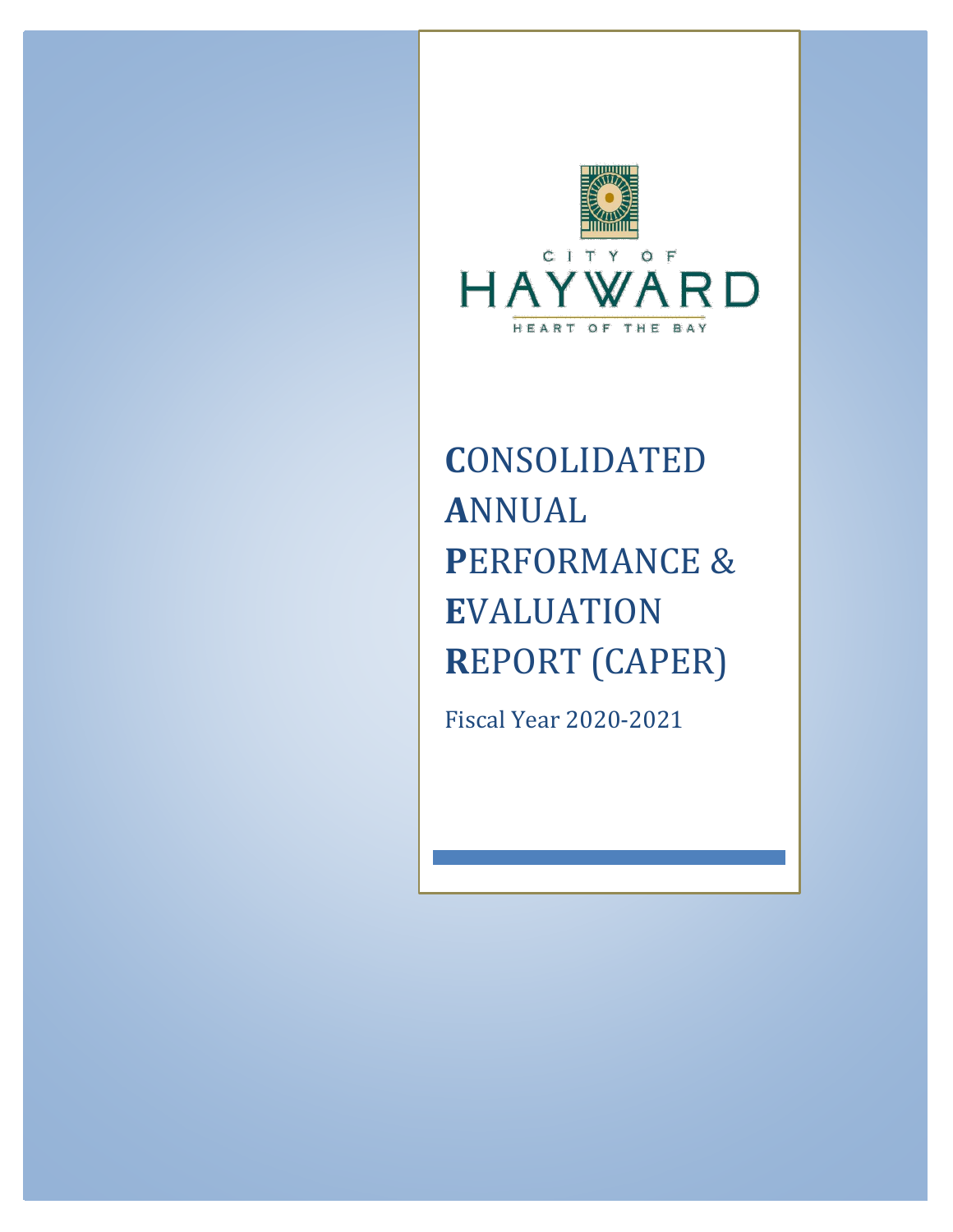## Contents

<span id="page-1-0"></span>

| CR-25 - Homeless and Other Special Needs 91.220(d, e); 91.320(d, e); 91.520(c)  14 |
|------------------------------------------------------------------------------------|
|                                                                                    |
|                                                                                    |
|                                                                                    |
|                                                                                    |
|                                                                                    |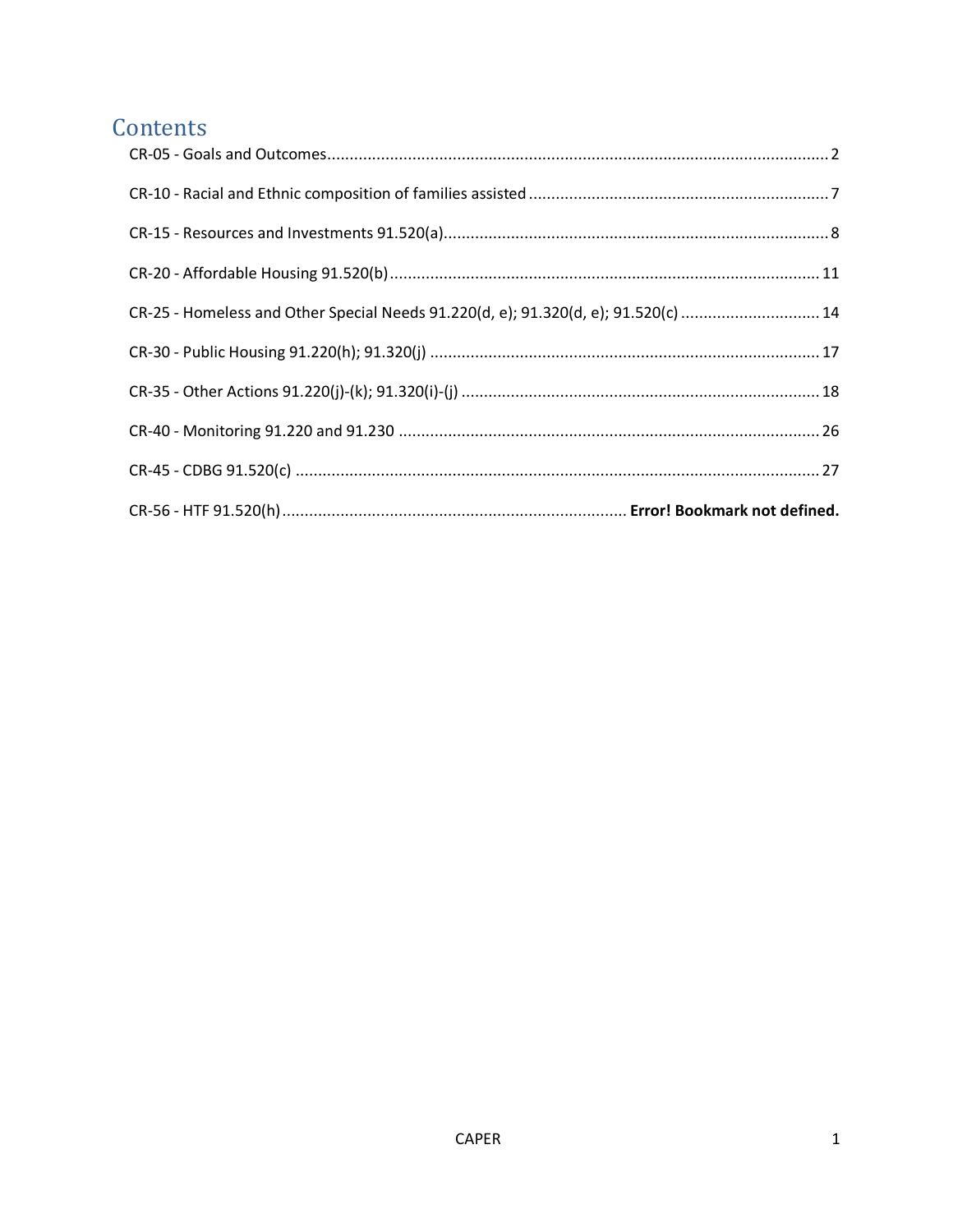### **CR-05 - Goals and Outcomes**

### **Progress the jurisdiction has made in carrying out its strategic plan and its action plan. 91.520(a)**

This could be an overview that includes major initiatives and highlights that were proposed and executed throughout the program year.

Through Community Development Block Grant (CDBG) funding, the City of Hayward conducted several activities to create and maintain affordable housing, prevent homelessness, provide services for lowincome individuals and families, improve public facilities, and create economic development opportunities for all Hayward residents. The City implemented or managed subrecipients to implement each activity in a manner consistent with the FY 2020-2021 Annual Action Plan. Funded programs included:

- Fair Housing Activities
- Economic Development
- Homelessness Prevention
- Non-Homeless Special Needs
- Sustainable Housing
- Providing a drug-free workplace
- Ensuring no federal funds were used for lobbying
- Implementing activities that are consistent with all components of the 5-Year Consolidated Plan

The City was able to complete some construction activities that were previously delayed to staffing shortages and early pandemic restrictions, though the COVID-19 crisis still continued to present challenges through Program Year 2020. Many subrecipients had to continue adapting their service delivery models to comply with local safety protocols. In some instances, agencies struggled to meet their original service goals, as social distancing requirements caused reduced capacity. In several cases, agencies shifted to holding meetings with clients outdoors or identifying ways to provide services remotely. Throughout the program year, the City of Hayward maintained open communication with subrecipients to identify ways to adjust program delivery and budgeting to enable service provision in line with CDBG regulations and goals. All activities met a National Objective by serving the needs of lowincome Hayward residents.

### **Comparison of the proposed versus actual outcomes for each outcome measure submitted with the consolidated plan and explain, if applicable, why progress was not made toward meeting goals and objectives. 91.520(g)**

Categories, priority levels, funding sources and amounts, outcomes/objectives, goal outcome indicators, units of measure, targets, actual outcomes/outputs, and percentage completed for each of the grantee's program year goals.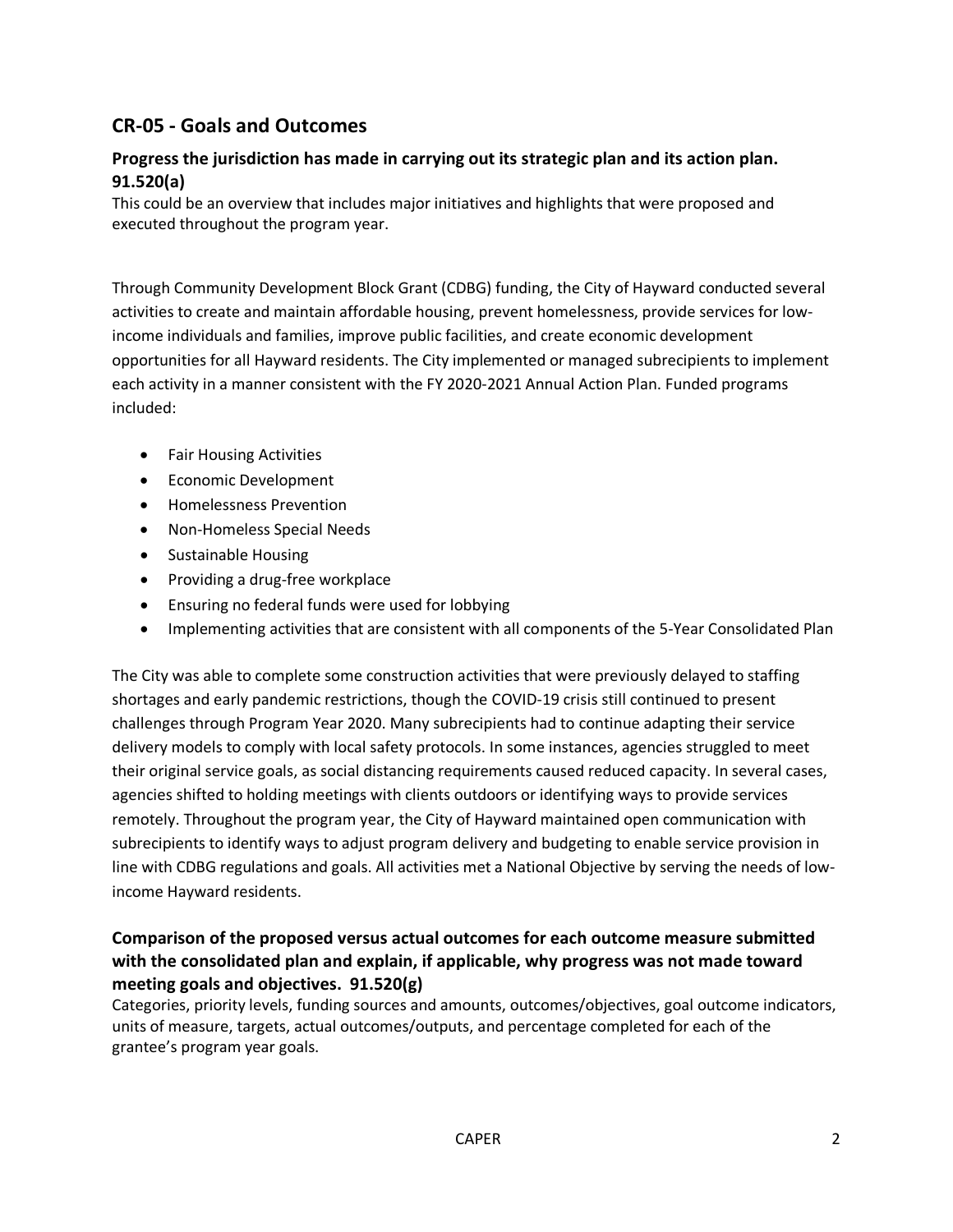| Goal                  | Category    | <b>Source</b> | <b>Indicator</b>         | Unit of        | <b>Expected</b>          | Actual-          | Percent  | <b>Expected</b> | Actual-     | Percent  |
|-----------------------|-------------|---------------|--------------------------|----------------|--------------------------|------------------|----------|-----------------|-------------|----------|
|                       |             |               |                          | <b>Measure</b> |                          | <b>Strategic</b> | Complete |                 | Program     | Complete |
|                       |             | Amount        |                          |                | <b>Strategic</b><br>Plan | Plan             |          | Program<br>Year | Year        |          |
| 1A. Facility &        | Non-Housing | CDBG:         | Public Facility or       | Persons        | 100000                   | 438              |          | 20000           | 438         |          |
| Infrastructure        | Community   | \$            | Infrastructure           | Assisted       |                          |                  | 0.44%    |                 |             | 2.19%    |
| Access & Capacity     | Development |               | Activities other than    |                |                          |                  |          |                 |             |          |
|                       |             |               | Low/Moderate             |                |                          |                  |          |                 |             |          |
|                       |             |               | <b>Income Housing</b>    |                |                          |                  |          |                 |             |          |
|                       |             |               | <b>Benefit</b>           |                |                          |                  |          |                 |             |          |
| 2A. Preserve          | Affordable  | CDBG:         | <b>Homeowner Housing</b> | Household      | 225                      | 50               |          | 45              | 50          |          |
| Existing              | Housing     | \$            | Rehabilitated            | Housing        |                          |                  | 22.22%   |                 |             | 111.11%  |
| Homeownership         |             |               |                          | Unit           |                          |                  |          |                 |             |          |
| Housing               |             |               |                          |                |                          |                  |          |                 |             |          |
| 2B. Develop New       | Affordable  | CDBG:         | <b>Rental units</b>      | Household      | 200                      | $\mathbf 0$      |          | 40              | $\mathbf 0$ |          |
| Affordable            | Housing     | \$            | constructed              | Housing        |                          |                  | 0.00%    |                 |             | 0.00%    |
| Housing               |             |               |                          | Unit           |                          |                  |          |                 |             |          |
| 3A. Provide           | Non-Housing | CDBG:         | Public service           | Persons        | 2750                     | 1,375            |          | 550             | 1,375       |          |
| Supportive            | Community   | \$            | activities other than    | Assisted       |                          |                  | 50.00%   |                 |             | 250.00%  |
| Services for          | Development |               | Low/Moderate             |                |                          |                  |          |                 |             |          |
| <b>Special Needs</b>  |             |               | <b>Income Housing</b>    |                |                          |                  |          |                 |             |          |
|                       |             |               | <b>Benefit</b>           |                |                          |                  |          |                 |             |          |
| 3B. Provide Vital     | Non-Housing | CDBG:         | Public service           | Persons        | 2750                     | 13,078           |          | 550             | 13,078      |          |
| Services for LMI      | Community   | \$            | activities other than    | Assisted       |                          |                  | 475.56%  |                 |             | 2377.81% |
| Households            | Development |               | Low/Moderate             |                |                          |                  |          |                 |             |          |
|                       |             |               | <b>Income Housing</b>    |                |                          |                  |          |                 |             |          |
|                       |             |               | <b>Benefit</b>           |                |                          |                  |          |                 |             |          |
| 4A. Provide for       | Non-Housing | CDBG:         | Jobs                     | Jobs           | 25                       | 17               |          | 5               | 17          |          |
| <b>Small Business</b> | Community   | \$            | created/retained         |                |                          |                  | 68.00%   |                 |             | 340.00%  |
| Assistance            | Development |               |                          |                |                          |                  |          |                 |             |          |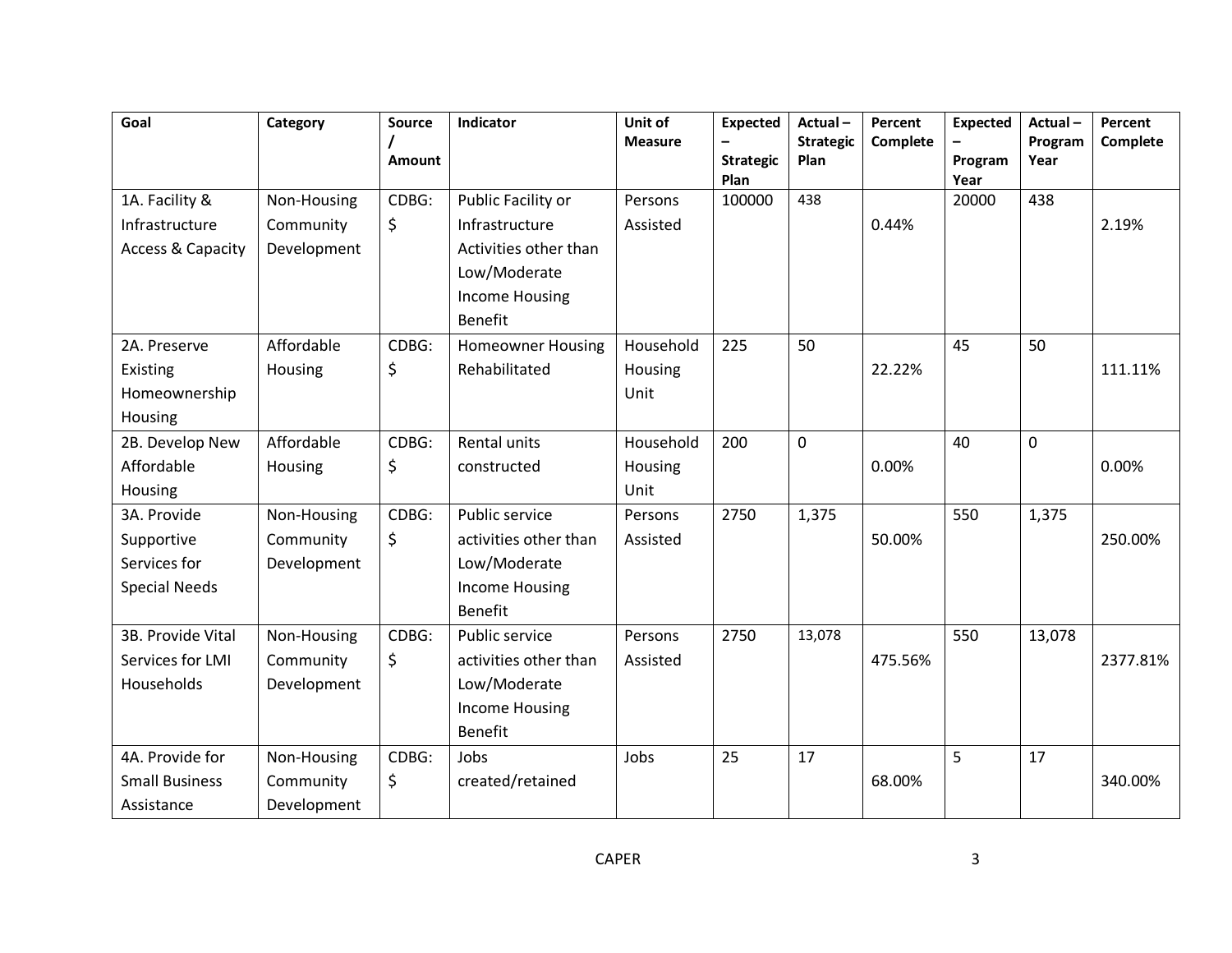| 4A. Provide for       | Non-Housing | CDBG: | <b>Businesses assisted</b> | <b>Businesses</b> | 140 | 76 |        | 28 | $\overline{\phantom{a}}$<br>, പ |         |
|-----------------------|-------------|-------|----------------------------|-------------------|-----|----|--------|----|---------------------------------|---------|
| <b>Small Business</b> | Community   |       |                            | Assisted          |     |    | 54.28% |    |                                 | 271.43% |
| Assistance            | Development |       |                            |                   |     |    |        |    |                                 |         |

**Table 1 - Accomplishments – Program Year & Strategic Plan to Date**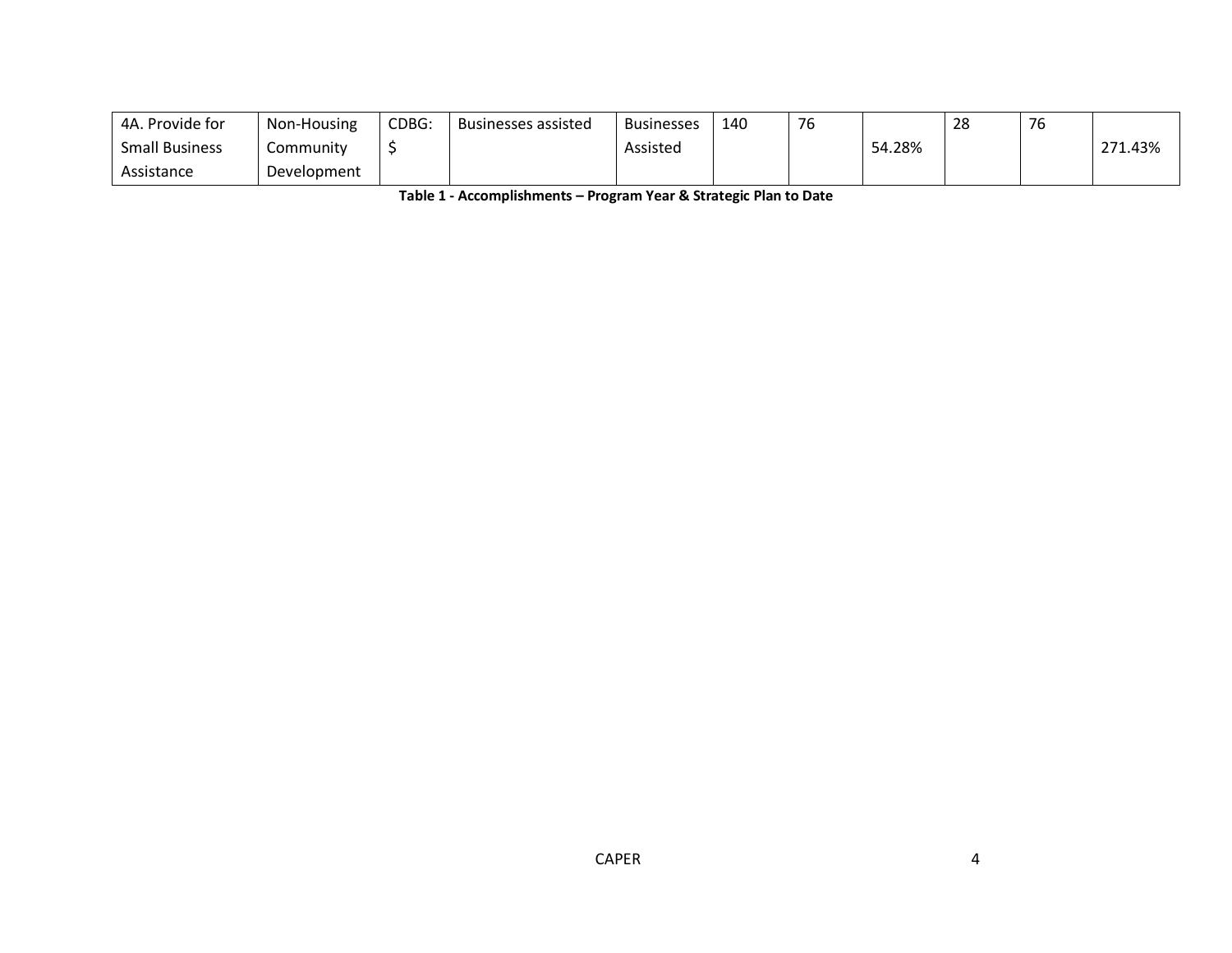### **Assess how the jurisdiction's use of funds, particularly CDBG, addresses the priorities and specific objectives identified in the plan, giving special attention to the highest priority activities identified.**

The City of Hayward set the following goals in the Fiscal Year 2020-2021 Annual Action Plan:

- Improve facility and infrastructure access and capacity
- Preserve existing homeownership housing
- Develop new affordable housing
- Provide supportive services for special needs
- Provide vital services for low- to moderate-income households
- Provide small business assistance

During Fiscal Year 2020-2021 (Program Year 2020), the City of Hayward and its subrecipients worked to achieve these goals while also responding to the COVID-19 pandemic, which continued to be one of the City's highest priorities following the substantial amendments to the Program Year 2019 plan. Local and State emergency declarations, including County and State-wide shelter-in-place orders extended into Program Year 2020, causing many subrecipients to shift their approaches to service delivery. The City extended agreements with five subrecipients from FY 2019-2020 into Program Year 2020 to provide the agencies with additional time to adapt to local social distancing and shelter-in-place guidelines. Accomplishments for those agencies with extended agreements are reflected in this report.

The City worked closely with subrecipients throughout Program Year 2020 to make sure agencies were able to meet their objectives and adjusting targets based on changing regulations and safety precautions. For example, City staff worked with the Family Education Program to partner with the Hayward Unified School District (HUSD) and purchase licenses for remote learning, allowing the Family Education Program to better achieve its goals and also improving access and meeting the needs of lowincome students throughout the City. In another example, the City's Economic Development Division used its small business assistance grant program to support microenterprises in Hayward, many owned and operated by women and individuals in racial/ethnic minority groups, as they made changes to respond to COVID-19. In some cases, grants helped build outdoor dining parklets, while others purchased personal protective equipment, cleaning supplies, and dividers for safer operations.

As shown in Table 1, the City far exceeded its program year targets for the public services goals of providing supportive services for special needs populations and providing vital services for LMI households. This is because of the increase in funding and corresponding service provision for emergency CDBG CARES Act (CDBG-CV) activities, which were created in Program Year 2019 but remained open and providing services throughout much of Program Year 2020. Conversely, the City was far from meeting its target for the goal of improving facility and infrastructure access and capacity, as COVID-19 restrictions continued to create construction delays.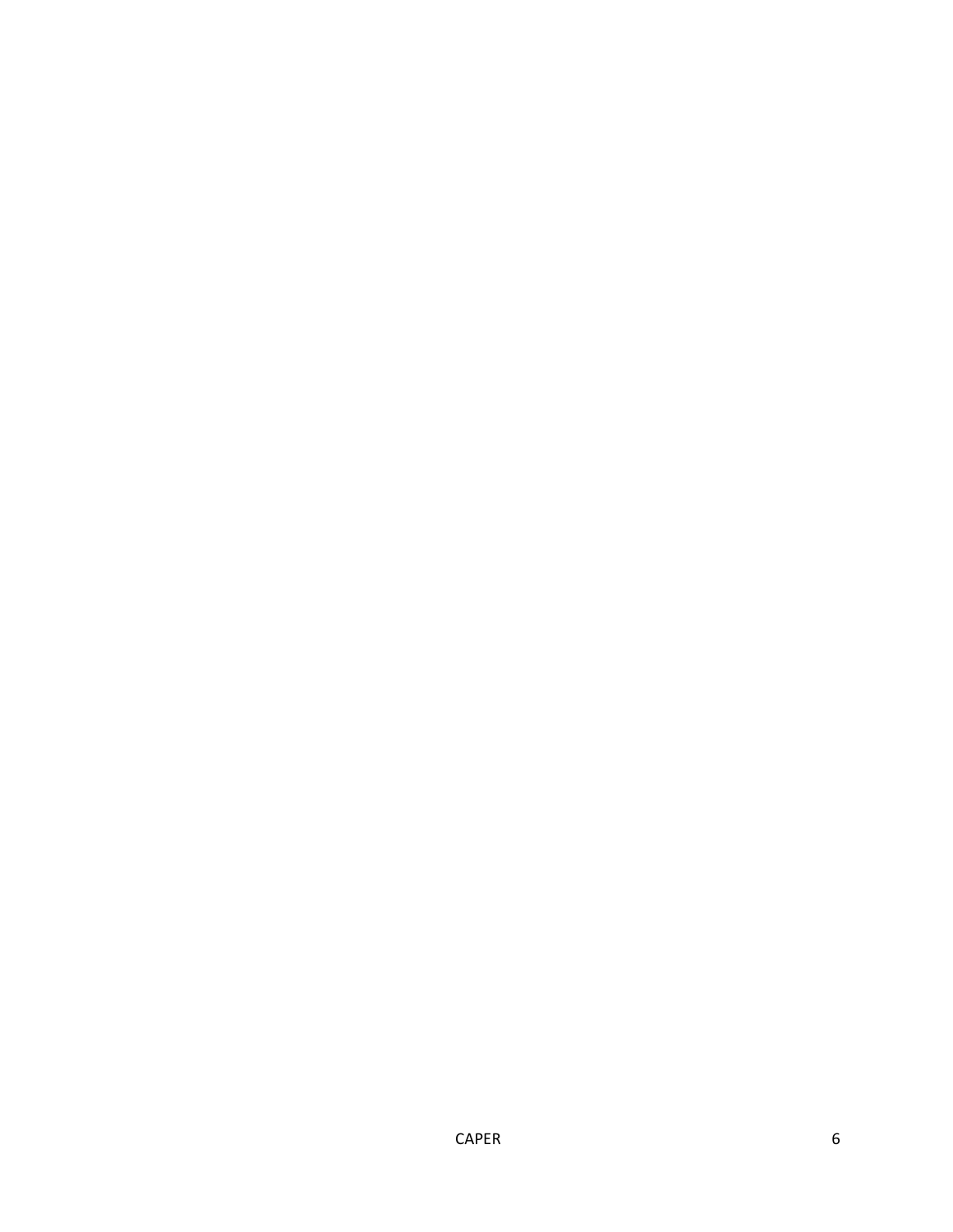### <span id="page-7-0"></span>**CR-10 - Racial and Ethnic composition of families assisted**

**Describe the families assisted (including the racial and ethnic status of families assisted). 91.520(a)**

|                                           | <b>Total</b> | <b>Hispanic</b> |
|-------------------------------------------|--------------|-----------------|
| White                                     | 9,842        | 4,987           |
| <b>Black or African American</b>          | 1,225        | 52              |
| Asian                                     | 1,724        |                 |
| American Indian or American Native        | 201          |                 |
| Native Hawaiian or Other Pacific Islander | 513          |                 |
| More than one race                        | 1,634        |                 |
| <b>Total</b>                              | 15,139       | 5.126           |

**Table 2 – Table of assistance to racial and ethnic populations by source of funds**

#### **Narrative**

As shown in Table 2, the City and its subrecipients served over 15,000 individuals. Approximately 68% of those served were people of color. Additionally, about half of those served who identified as White also identified as Hispanic, so in total about one-third of individuals served identified as White and Hispanic. The proportion of those served through the City's CDBG programs is comparable to the racial and ethnic breakdown of the City as a whole, with the exception of individuals identifying as an Asian race who were underrepresented among those served by CDBG-funded programs. At the conclusion of Program Year 2020, the City's Community Services Commission (CSC), which is a body of community members who make initial CDBG funding recommendations to City Council, began plans to create a Community Agency Funding process subcommittee to work with Council to evaluate strategies to achieve the City's racial equity outcomes in service provision.

Table 2 above is generated by HUD's Integrated Disbursement and Information System (IDIS). There are some limitations worth noting in how that table is populated. First, as exported through IDIS, Table 2 typically does not include a category for individuals who report more than one race. Staff have added a row to this report to capture that subset of participants ( $n =$ 1,634); however, it is important to note that Table 2 as generated by IDIS does not include this portion of individuals served.

Additionally, while the data entered into IDIS allows City staff to specify if an individual identifies as both a given race and Hispanic (e.g., White and Hispanic or Black/African American and Hispanic), the Table 2 generated by IDIS does not reflect this duplication. Therefore, staff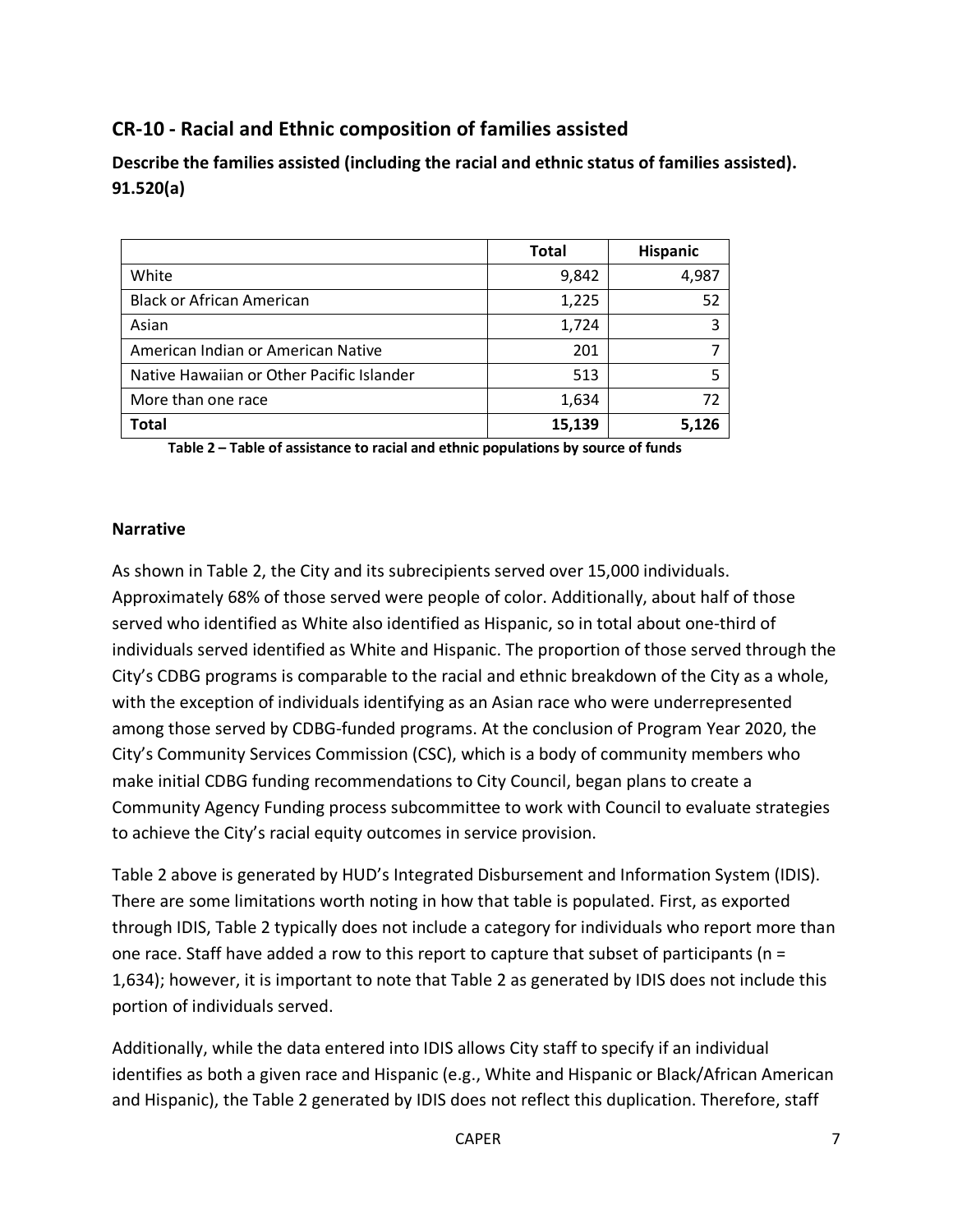have added a column to Table 2 to report the number of individuals in each race category who also identify as Hispanic (n = 5,126). For clarity, staff have also included the revised Table 2 as an appendix to the CAPER submission to more accurately capture the race and ethnicity of those served in Program Year 2020. Finally, it is important to note that the totals in Table 2 do not include activities that are reported under the Low-Moderate Area Benefit.

### <span id="page-8-0"></span>**CR-15 - Resources and Investments 91.520(a)**

#### **Source of Funds Source Resources Made Available Amount Expended During Program Year** CDBG public - federal 2,260,682 2,118,144

### **Identify the resources made available**

**Table 3 - Resources Made Available**

### **Narrative**

The City of Hayward leveraged resources from its General Fund and the Alameda County Measure B/BB Sales Tax funds in addition to Federal CDBG and HOME funding for Program Year 2020. The following section describes each funding source used during the year.

#### Federal Funding Sources

### *Community Development Block Grant (CDBG) Program*

CDBG funds are made available to the City on an entitlement basis. The exact amount of funds allocated to the City is based on a HUD formula that incorporates several urban characteristics including population, age and condition of the City's housing stock, demographics, and incidence of poverty. In FY 2020-2021, the City's entitlement allocation was \$1,533,488. The entitlement allocation was appropriated for a variety of housing-related, public service, and community development projects benefitting low and moderate-income families and local businesses. Additionally, the City received its second allocation of CARES Act CDBG funding (CDBG-CV) early in Program Year 2020, bringing the total allocated through the CARES Act to \$2,093,752.

#### *HOME Investment Partnership Program*

As a participant in the Alameda County HOME Consortium, the City receives an allocation of HOME funds each year. These funds are used to support homelessness prevention programs and to expand the availability of affordable housing to benefit low income families within the City of Hayward. During FY 2020-2021, HOME funds were expended for rental assistance to emancipated and former foster care youth through Abode Services' Project Independence Program. Additionally, the City continued to use HUD COVID-19 waivers to allocate funds previously earmarked for a delayed affordable development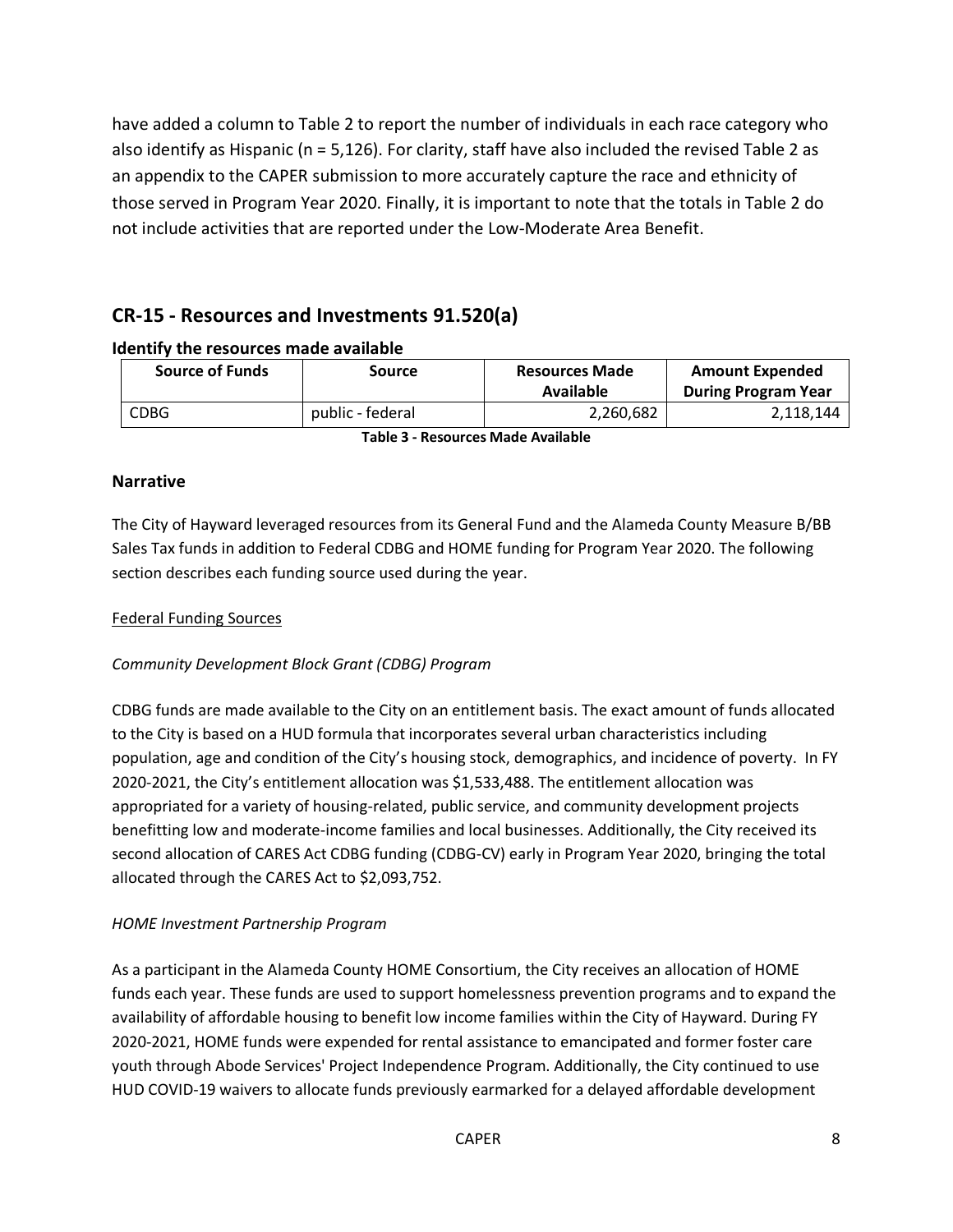project to instead provide additional tenant-based rental assistance for low-income individuals experiencing fiscal hardship due to COVID-19.

### Local Funding Sources

### *Alameda County Measure B and BB (Sales Tax) Paratransit Transportation Funds*

The Alameda County Transportation Improvement Authority (ACTIA) allocated approximately \$1,737,219 in Measure B and Measure BB Base Program funds to the City of Hayward's Paratransit program in FY 2019-2020. Despite COVID-19 restrictions, over 8,000 rides were provided for activities of daily living to seniors (70+) and certified disabled residents.

### *City of Hayward General Fund*

The City's Social Services Program allocates General Fund grants to local and regional social service providers that serve low-income Hayward residents. The City allocated \$561,950 from its General Fund to support the delivery of social services and arts and music programs to low-income Hayward residents in FY 2020-2021. The City also allocated \$1,127,260 from its General Fund to the City's Housing Navigation Center, which provides transitional housing and support services to individuals experiencing homelessness in Hayward. These funds were used to support services that address community needs.

### *Other State Resources*

During Program Year 2020, the City used Proposition 47 grant funds and Homeless Emergency Aid Program (HEAP) funding from the State of California to operate the City's Housing Navigation Center.

|                    | <u>, achini kilo yoodi ahina alga isaacigii aha idaasigii ol illi cosmono</u> |                                                  |                              |  |  |  |
|--------------------|-------------------------------------------------------------------------------|--------------------------------------------------|------------------------------|--|--|--|
| <b>Target Area</b> | <b>Planned Percentage of</b><br><b>Allocation</b>                             | <b>Actual Percentage of</b><br><b>Allocation</b> | <b>Narrative Description</b> |  |  |  |
| <b>NA</b>          | NΑ                                                                            | NΑ                                               | NΑ                           |  |  |  |

#### **Identify the geographic distribution and location of investments**

### **Table 4 – Identify the geographic distribution and location of investments**

### **Narrative**

The City funds public services and economic development programs across the City, as opposed to by specific geographic target areas. However, some activities do focus on targeted areas, such as Downtown, South Hayward, and the Tennyson corridor.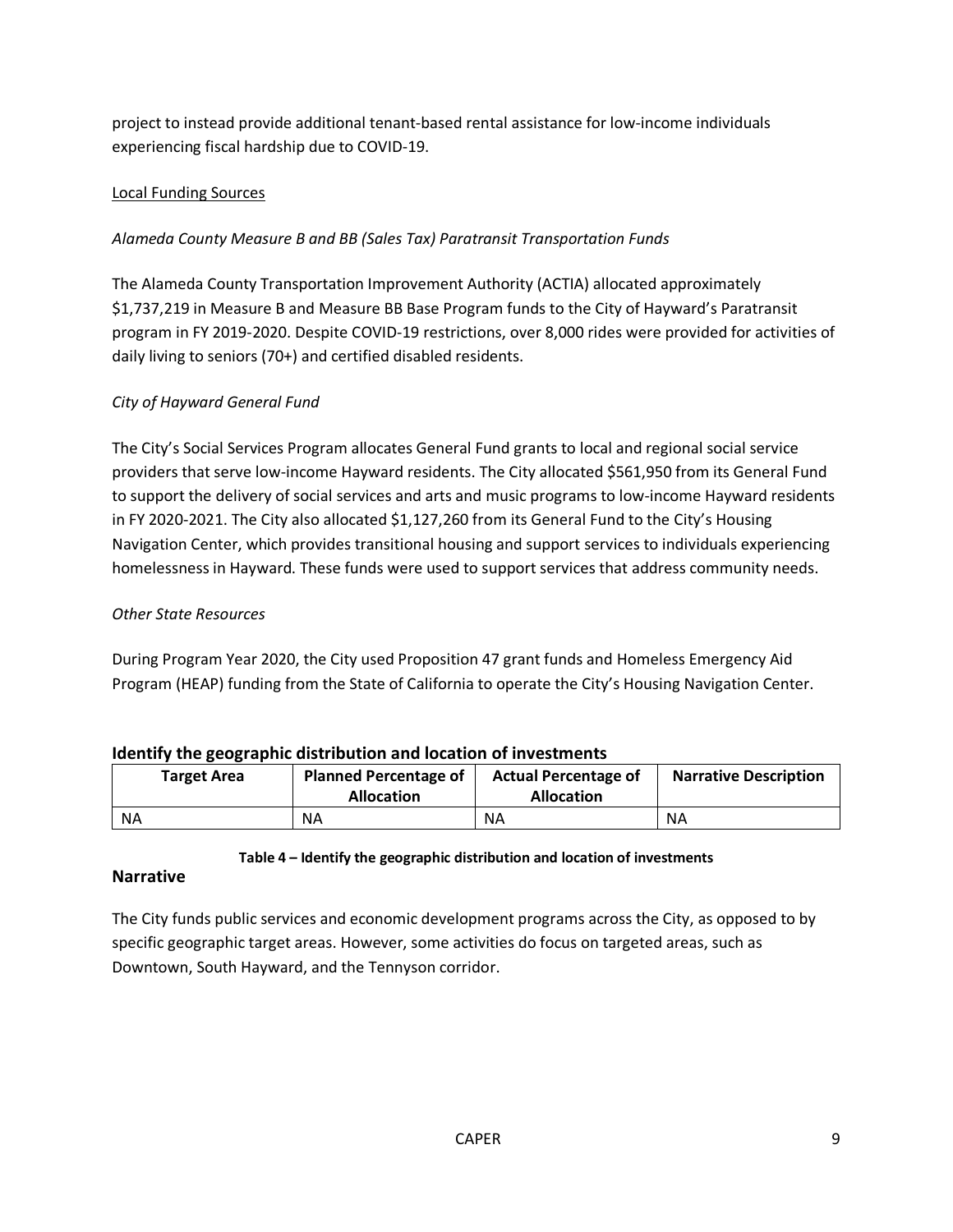### **Leveraging**

**Explain how federal funds leveraged additional resources (private, state and local funds), including a description of how matching requirements were satisfied, as well as how any publicly owned land or property located within the jurisdiction that were used to address the needs identified in the plan.**

CDBG and HOME funds leveraged additional sources such as Alameda County Transitional Housing Program-Plus (THP+) funds, Measure A1 County Bond funds and City Inclusionary Housing Trust funds to support homelessness prevention programs as well as planned new construction to expand the availability of affordable housing stock within the City of Hayward. The City also leveraged additional resources from the State for the Housing Navigation Center, including the Proposition 47 Grant and the Homeless Emergency Aid Program.

During the program year, the City entered into Exclusive Negotiating Agreements with two development entities for two city-owned land parcels. The City will be working closely with the developers in the upcoming program year to advance affordable housing projects on both sites.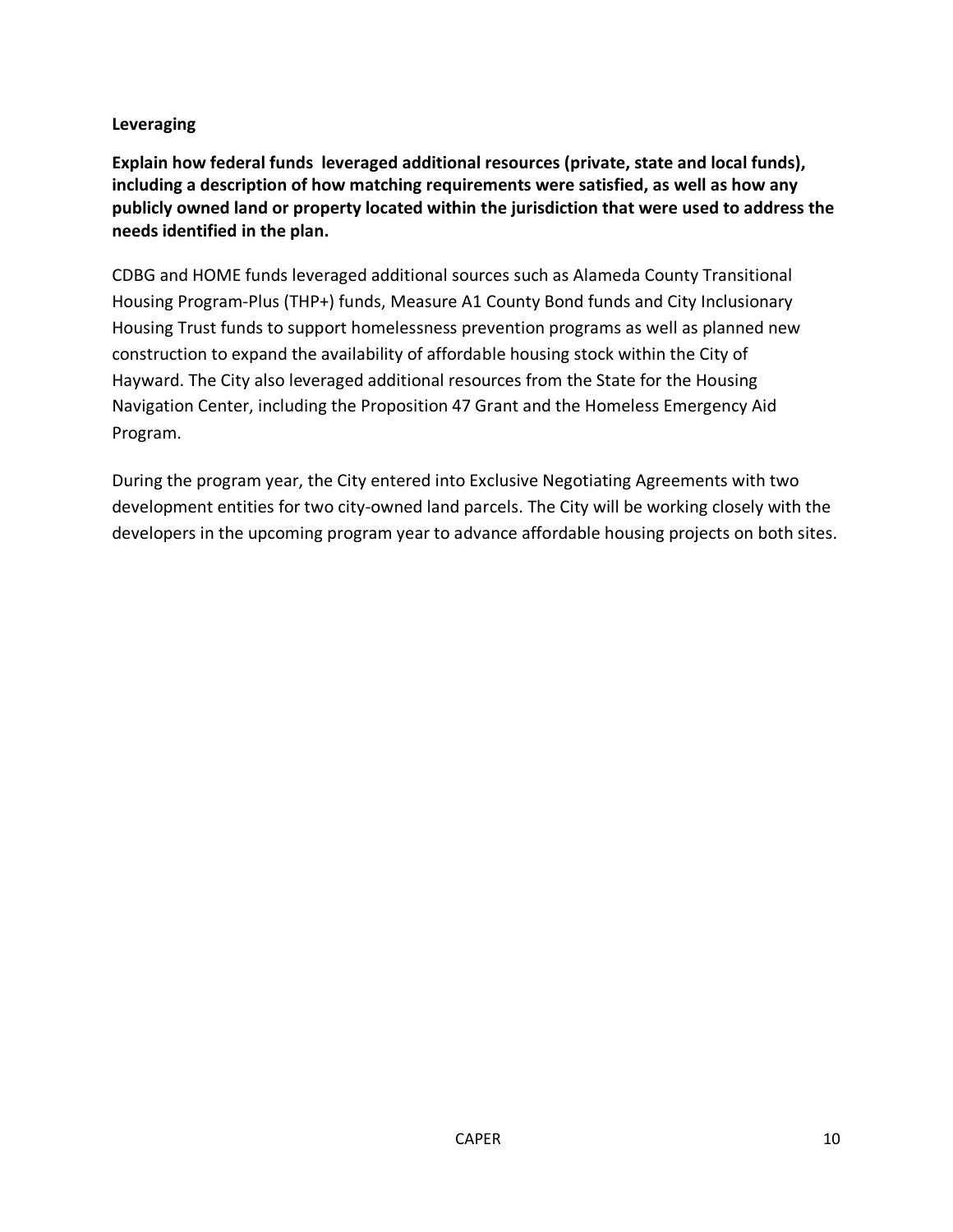### <span id="page-11-0"></span>**CR-20 - Affordable Housing 91.520(b)**

**Evaluation of the jurisdiction's progress in providing affordable housing, including the number and types of families served, the number of extremely low-income, low-income, moderate-income, and middle-income persons served.**

|                                          | <b>One-Year Goal</b> | Actual |
|------------------------------------------|----------------------|--------|
| Number of Homeless households to be      |                      |        |
| provided affordable housing units        | 10                   |        |
| Number of Non-Homeless households to be  |                      |        |
| provided affordable housing units        | 0                    |        |
| Number of Special-Needs households to be |                      |        |
| provided affordable housing units        | 10                   | 18     |
| <b>Total</b>                             | 20                   |        |

|                                        | <b>One-Year Goal</b> | Actual |
|----------------------------------------|----------------------|--------|
| Number of households supported through |                      |        |
| <b>Rental Assistance</b>               | 221                  | 688    |
| Number of households supported through |                      |        |
| The Production of New Units            | 0                    |        |
| Number of households supported through |                      |        |
| <b>Rehab of Existing Units</b>         | 45                   | 50     |
| Number of households supported through |                      |        |
| <b>Acquisition of Existing Units</b>   | 0                    |        |
| <b>Total</b>                           | 266                  | 738    |

**Table 6 – Number of Households Supported**

#### **Discuss the difference between goals and outcomes and problems encountered in meeting these goals.**

While affordable housing one-year goals for CDBG funding are established at the County Consortium level, the City does establish service goals for each contract with subrecipients who provide services related to housing stability and displacement prevention. Those goals were reported on in Tables 11 and 12 above. In each instance the City exceeded the target goals. Program Year 2020 did not include any goals for the production or acquisition of units due to continued delays for existing construction projects.

### **Discuss how these outcomes will impact future annual action plans.**

The City and its subrecipients continue to face substantial challenges due to the COVID-19 pandemic. Through the Let's House Hayward! Strategic Plan process, the City had the opportunity to strengthen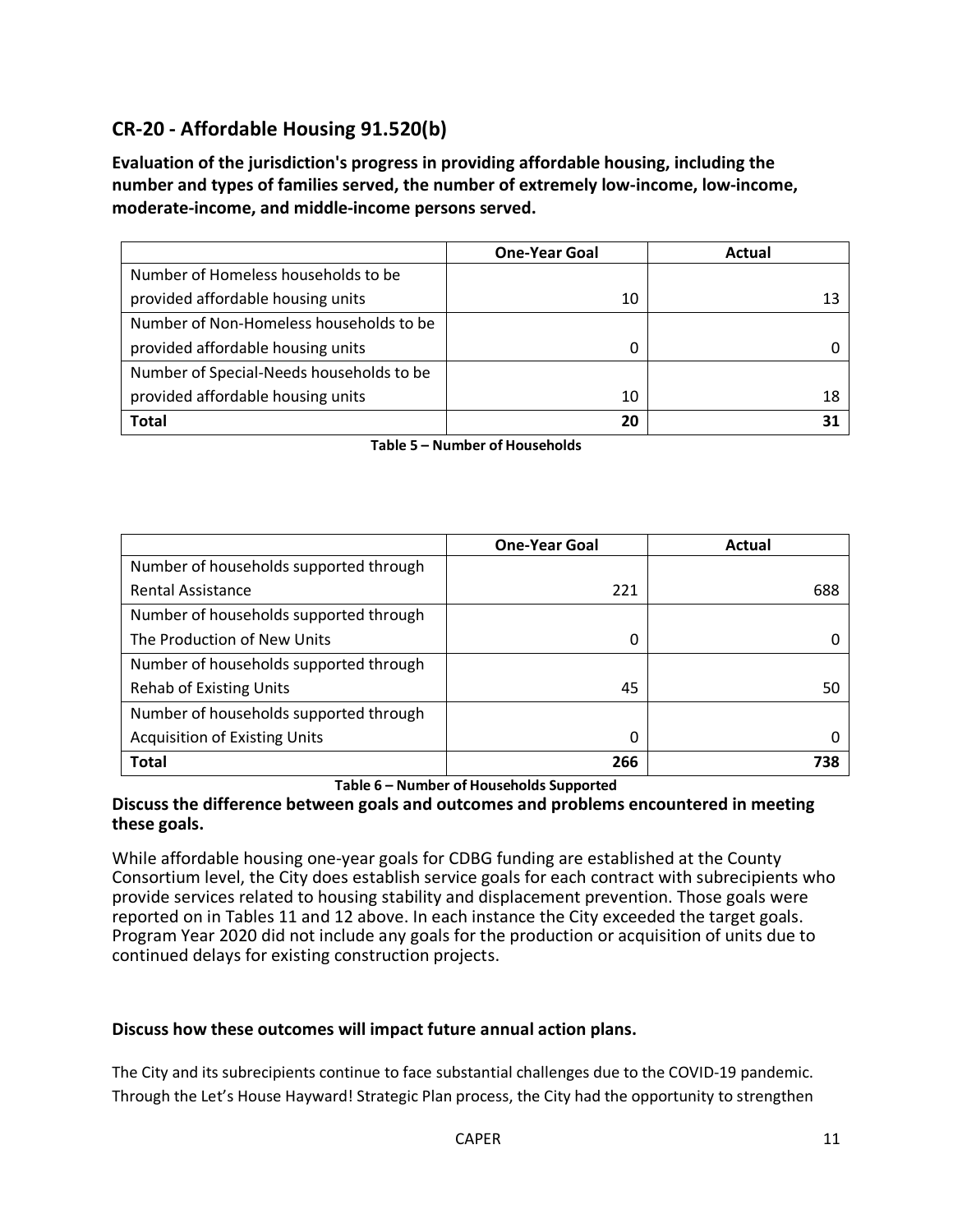partnerships with affordable housing developers and identified several strategies in the plan to increase the preservation of existing affordable housing and the production of new affordable housing. The City will incorporate these goals into the Program Year 2022 Annual Action Plan development process. In addition to impacting future action plans, the City is also taking these outcomes into consideration during the development of its new Housing Element, which is described in more detail in the CR-35 section.

| Include the number of extremely low-income, low-income, and moderate-income persons         |
|---------------------------------------------------------------------------------------------|
| served by each activity where information on income by family size is required to determine |
| the eligibility of the activity.                                                            |

| <b>Number of Households Served</b> | <b>CDBG Actual</b> | <b>HOME Actual</b> | <b>HTF Actual</b> |
|------------------------------------|--------------------|--------------------|-------------------|
| <b>Extremely Low-income</b>        | 412                | 146                |                   |
| Low-income                         | 136                | 57                 |                   |
| Moderate-income                    |                    |                    |                   |
| Total                              | 548                | 203                |                   |

**Table 7 – Number of Households Served**

#### **Narrative Information**

Primarily through the use of CDBG-CV funds, the City exceeded its goals related to affordable housing in Program Year 2020. The City also served 203 households through the use of HOME rental assistance funds (146 extremely low-income and 57 low-income) during the program year. Over 700 residents received services though these homeless prevention programs which helps low-income residents maintain their housing rather than being displaced due to an inability to pay rent or not being able to afford the costs of essential home repair. Approximately 75% of the households served were extremely low-income households. Specifically, the City exceeded its target goal of providing affordable housing to Homeless households and Special-Needs households by an additional 55% and exceeded its rental assistance goal by over 200%. The City focused on distributing resources efficiently and with high community impact, working closely with its subrecipient partner to get emergency rental assistance to households experiencing economic distress due to COVID-19.

To address the needs of people experiencing the "worst case" housing issues (e.g., low-income renter households who pay more than half of their income for rent, live in seriously substandard housing or have been involuntarily displaced), Hayward City Council implemented a Tenant Relocation Assistance Ordinance (TRAO) at the beginning of the program year, which requires landlords to provide relocation assistance payments to tenants being permanently or temporarily displaced under certain circumstances. Through its first year of implementation, almost all TRAO cases have been instances of displacement due to code enforcement activity, with tenants displaced due to substandard conditions creating health and safety issues in the unit. Additionally, at the conclusion of the program year staff were developing a plan to use a portion of the City's American Rescue Plan Act to establish an emergency fund for displaced tenants when landlords refuse to or cannot afford to pay the relocation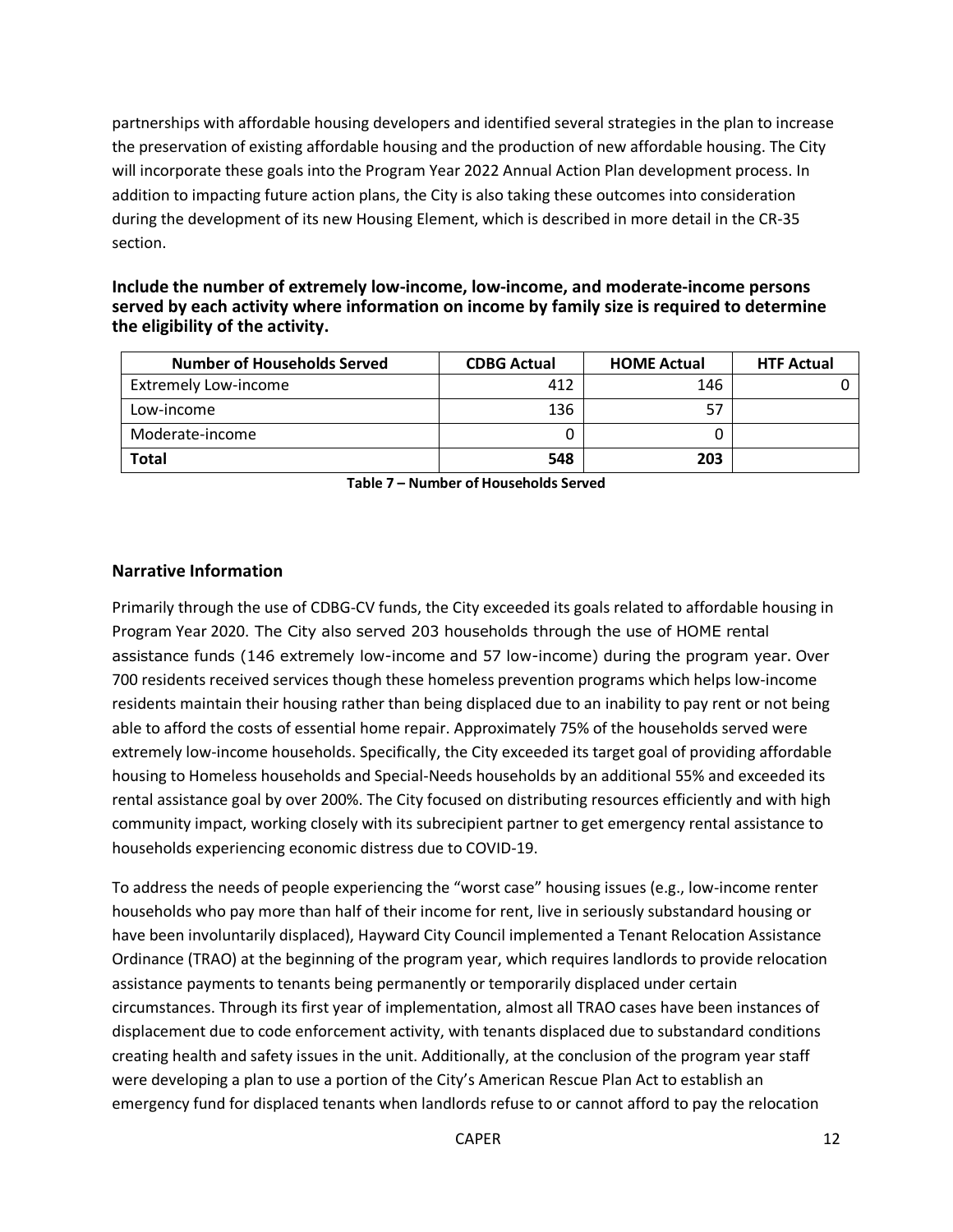assistance required by the TRAO. Additionally, the City contracted with a consultant in January 2020 to develop a displacement study, which has been used to better understand who in Hayward is at greatest risk of losing their housing and being displaced to other cities or into homelessness. This study is being used in the development of the City's Inclusionary Housing Trust Fund Notice of Funding Availability (NOFA), as well as updates to the City's Housing Element. Staff began developing the NOFA in program year 2020, with a focus on creating a pipeline of affordable housing projects so that when funding becomes available (e.g., State Homekey funding), the City is prepared to more quickly identify projects that are closer to shovel-ready to increase the stock of affordable housing.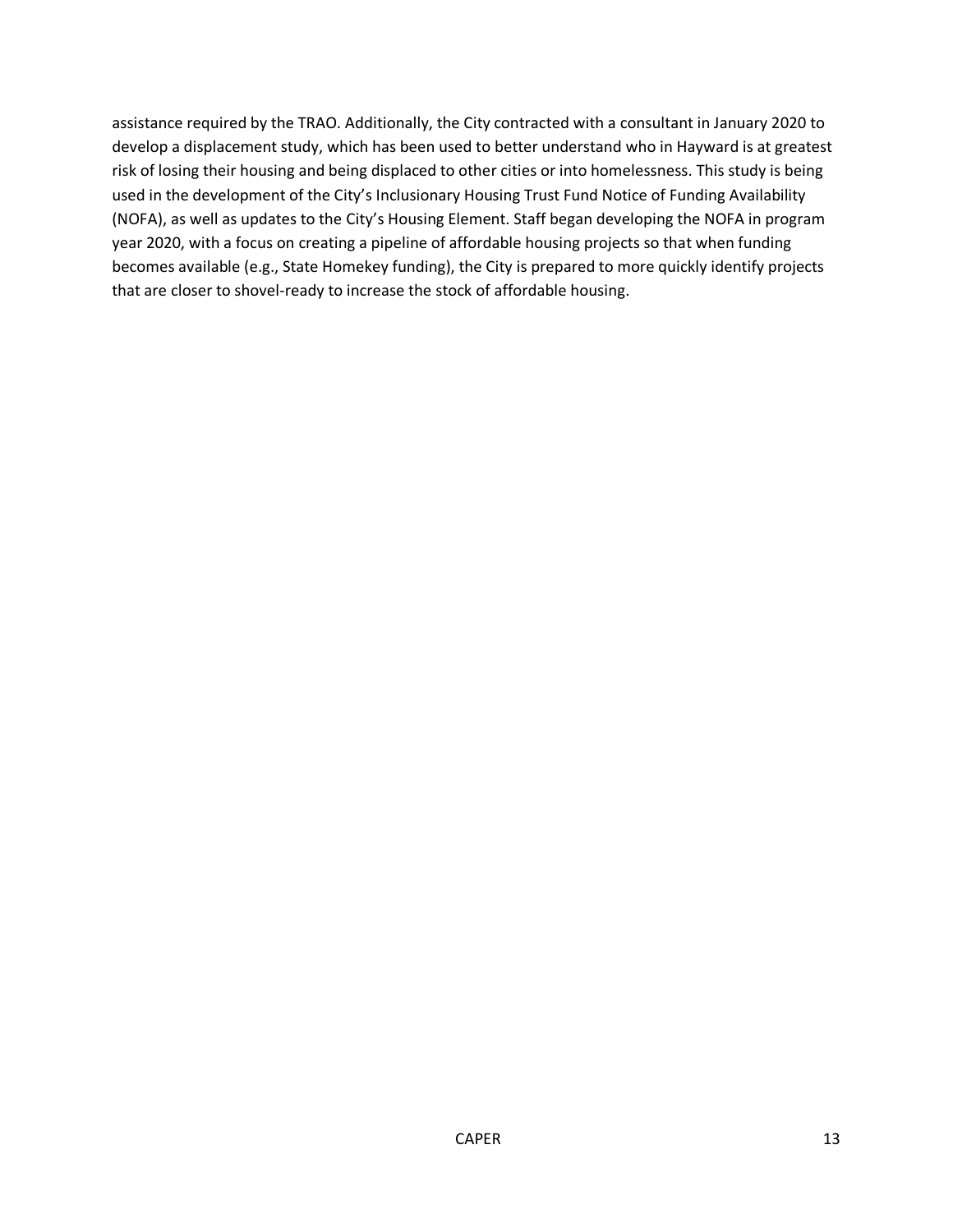### <span id="page-14-0"></span>**CR-25 - Homeless and Other Special Needs 91.220(d, e); 91.320(d, e); 91.520(c)**

### **Evaluate the jurisdiction's progress in meeting its specific objectives for reducing and ending homelessness through:**

### **Reaching out to homeless persons (especially unsheltered persons) and assessing their individual needs**

The City of Hayward leveraged CDBG funds along with State funds, the City's General Fund, and private donations to open a Housing Navigation Center in November 2019. The 45-bed Housing Navigation Center provides shelter and individualized housing services for individuals experiencing homelessness. Administered by Bay Area Community Services (BACS), staff conduct outreach in local encampments and partner with law enforcement to identify individuals in need of services. In its first 18 months of operation, the Navigation Center served 125 individuals and saw 64 exits to permanent housing. Additionally, the City continued funding Abode Services' Alameda County Impact program, which provides outreach and housing services to individuals identified as "high users" of county and city emergency services. Making 200 outreach contacts, the AC Impact program provided ongoing housing and services for 13 residents in FY 2020-2021, exceeding their goal of 10.

Importantly, both BACS and Abode Services participate in the County's Coordinated Entry System, which means that any individual they connect with through outreach efforts is entered into a County-wide system that standardizes assessment, allows for prioritization to match individuals and families with the appropriate level of care and services, and coordinates service access across provider agencies.

The City also funds an economic development program, Downtown Streets Team, that provides job training and work experience in conjunction with housing services for individuals experiencing homelessness. The Downtown Streets Team partners individuals experiencing homelessness with work opportunities while providing education, employment, and housing services. The program received an extension in FY 2019-2020 due to the COVID-19 pandemic, but at the end of the year they had served 37 individuals on the Work Experience Team.

### **Addressing the emergency shelter and transitional housing needs of homeless persons**

The emergency shelter and transitional housing needs of individuals experiencing homelessness in Hayward have been substantially amplified by the COVID-19 public health crisis. Starting in Program Year 2019 and continuing through Program Year 2020, the City had to reduce the number of occupied beds in its Navigation Center; however, the City worked closely with the County to identify placements in hotels for homeless individuals either exposed to or at risk of exposure to COVID-19 through the State's Project Roomkey program. The City also worked with a local hotel to open the Housing Navigation Center Annex, which is an extension of the Navigation Shelter but in a non-congregate setting for individuals who are homeless and medically fragile. This allowed the City to respond to capacity constrictions at the Navigation Center as well as provide safe shelter for individuals at greater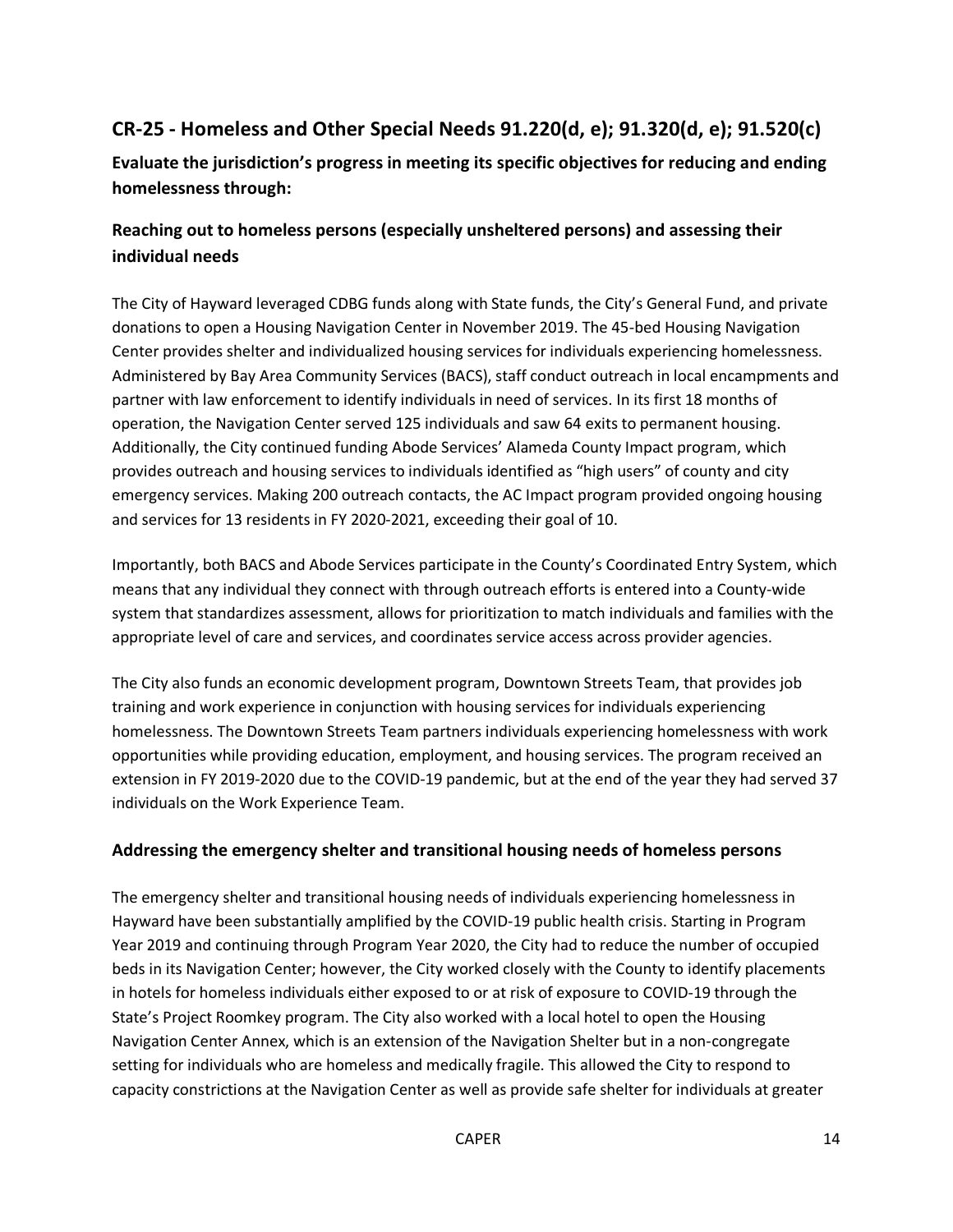#### risk of COVID-19.

Importantly, the during Program Year 2020 the City engaged in a homelessness reduction strategic planning process, which culminated in the Let's House Hayward! Strategic Plan. The Let's House Hayward! Strategic Plan uses a racial equity lens, aligns with other local and regional plans, centers individuals with lived experience, leverages Hayward's strengths and addresses Hayward's local challenges, and establishes a pipeline of projects and programs that are community-driven and rooted in best practices. The plan includes goals and strategies intended to increase the City's local capacity for both emergency shelter and transitional housing, and to continue regional collaboration to support broader efforts to meet the shelter and housing needs of the region.

**Helping low-income individuals and families avoid becoming homeless, especially extremely low-income individuals and families and those who are: likely to become homeless after being discharged from publicly funded institutions and systems of care (such as health care facilities, mental health facilities, foster care and other youth facilities, and corrections programs and institutions); and, receiving assistance from public or private agencies that address housing, health, social services, employment, education, or youth needs**

For several years, the City has used part of its HOME allocation to fund Project Independence, an Abode Services program that provides tenant-based rental assistance (TBRA) to emancipated transition-age youth (ages 18-24). The City's HOME funds provide rental subsidies to program participants, who also receive wrap-around services from Abode. In FY 2020-2021, the program served 18 households, for a total of 26 individuals, including the dependent children of program participants.

Since the onset of the COVID-19 pandemic in March 2020, the City has also used CDBG CARES Act funds and additional HOME funds for emergency rent relief. The rent relief program, administered by Bay Area Community Services (BACS) provided up to two rent payments of up to \$2,500 each for income-eligible renters experiencing financial hardship due to COVID-19 (e.g., job loss, reduced wages, increased childcare, or medical expenses, etc.). The program was designed to bridge the gap between what individuals owe in unpaid rent and what they can afford to pay, reducing the likelihood of displacement and homelessness for the city's more vulnerable low-income residents. The City did extensive outreach and promotion of the program, including to local Spanish-language news stations to ensure the larger portion of low-income Hispanic/Latino renters in Hayward were aware of the resources. Across the two funding sources, the City allocated a total of over \$1.8 million in rental assistance to eligible households.

To help understand the risks and consequences of displacement in the City, and to implement a live/work preference in developments funded with County Measure A1 funds, Hayward's Housing Division hired a consultant to conduct a displacement study. The displacement study demonstrated that displacement pressures are felt acutely by low-income households, particularly Black and Hispanic/Latinx households, which face greater housing cost burden compared to White and Asian households. Housing cost burden is also higher for seniors, immigrants, and larger families with children. The City plans to use this information to inform policy and programming decisions to prevent eviction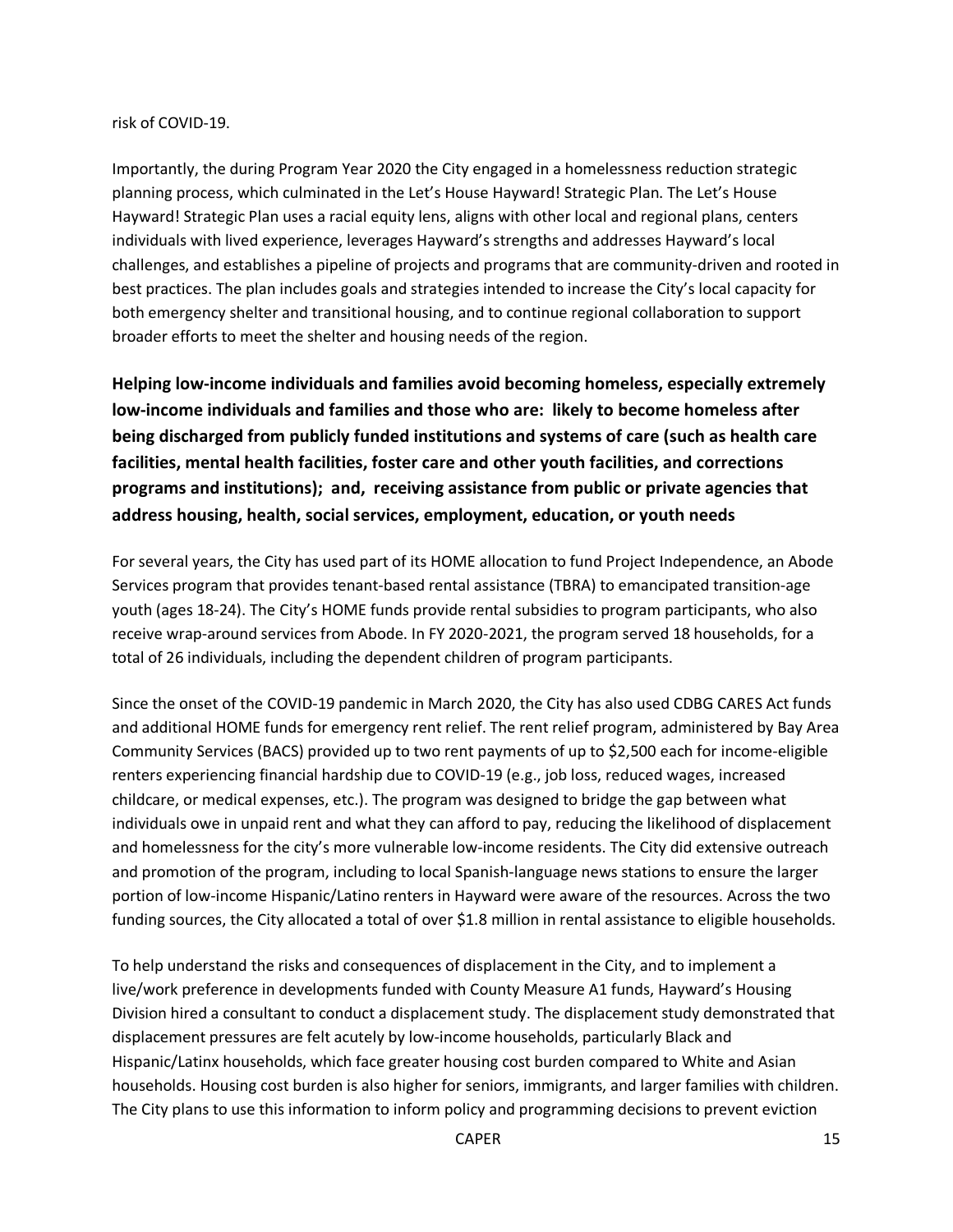and displacement throughout the City.

Finally, the Let's House Hayward! Strategic Plan identifies several special populations that may need additional support, including those re-entering from the justice system and individuals with behavioral health needs. The Plan includes strategies for providing holistic support services for these groups and others experiencing or at risk of experiencing homelessness. In Program Year 2020, the City used both General Fund monies and portions of the CDBG CARES Act allocation to fund several social services programs to help support these individuals' basic needs such as food security and legal assistance to further prevent homelessness and reduce the likelihood of displacement.

**Helping homeless persons (especially chronically homeless individuals and families, families with children, veterans and their families, and unaccompanied youth) make the transition to permanent housing and independent living, including shortening the period of time that individuals and families experience homelessness, facilitating access for homeless individuals and families to affordable housing units, and preventing individuals and families who were recently homeless from becoming homeless again**

Hayward participates in Alameda County's Housing Crisis Response System to prevent homelessness whenever possible, provide dignified homeless safety net services, and maintain people in permanent homes with ongoing subsidies and services. Coordinated Entry is the access point and central organizing feature of the Housing Crisis Response System. The purpose of Coordinated Entry is to quickly assess the needs of people in crisis, connect them to available support, and track the outcomes and performance of the system. Coordinated Entry provides a standard and transparent way for the Housing Crisis Response System to effectively identify people in Alameda County who are experiencing a housing crisis and assess their needs, then prioritize and match them to the most supportive services and housing programs for which they are eligible. At the conclusion of Program Year 2020, the County began a coordinated entry "refresh" to modify its approach to coordinated entry. The new model relies on two lists, one for crisis services and one for housing. Having the two lists is intended to reduce the length of time it takes to assess individuals and more quickly link individuals to the type of services that suit them most appropriately. The City continues to be actively engaged and communicate with the County during the transition to the modified Coordinated Entry system, and is working closely with contracted subrecipients who participate in the coordinated entry to system to ensure they are supported during the transition.

In addition to participating the County's Coordinated Entry system, the City of Hayward continued to work closely with the County to identify opportunities for individuals experiencing homelessness to access temporary shelter through the State-funded Project Roomkey program, which provides funding to house homeless individuals who tested positive for or are at high risk of contracting COVID-19.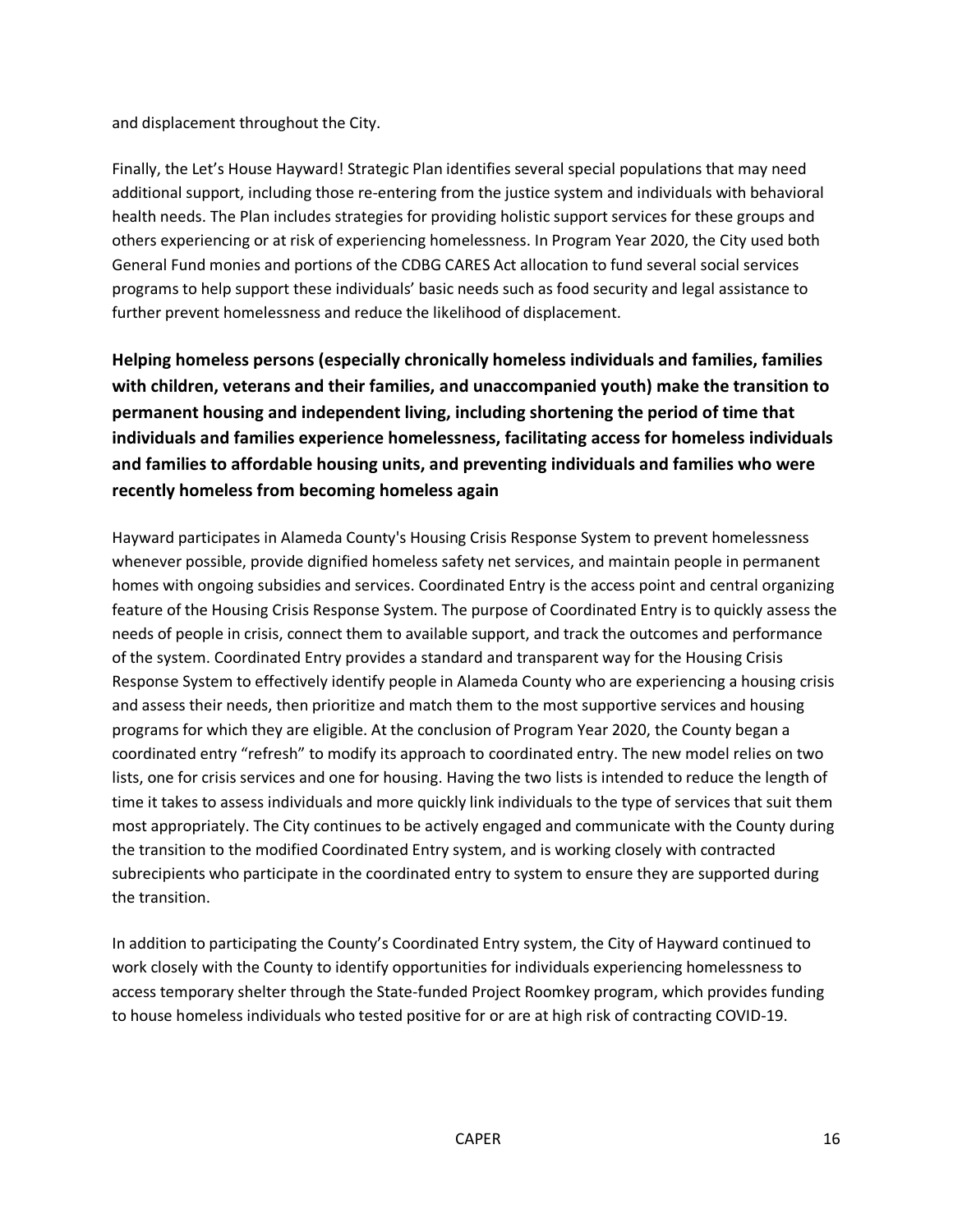### <span id="page-17-0"></span>**CR-30 - Public Housing 91.220(h); 91.320(j)**

### **Actions taken to address the needs of public housing**

The City does not directly manage public housing. Public housing efforts are managed and implemented by the Housing Authority of the County of Alameda (HACA). To the furthest extent that it makes sense, the City works with the Housing Authority to analyze data to understand the public housing needs in Hayward. The City also makes referrals to HACA whenever appropriate.

### **Actions taken to encourage public housing residents to become more involved in management and participate in homeownership**

The City funds several public services projects that provide training and education to low-income residents regarding self-sufficiency, tenant rights, and homeownership options. During Program Year 2020, the City worked closely with tenant rights providers, as well as affordable housing developers to ensure tenants understand their rights under local and state eviction moratoria resulting from the COVID-19 pandemic. Additionally, the City supports an Alameda County First-Time Homebuyer Assistance Program that utilizes dollars from bond Measure A1.

#### **Actions taken to provide assistance to troubled PHAs**

The Housing Authority of the County of Alameda administers public housing countywide and includes Hayward in its service area. Like other housing authorities in the state, HACA continues to have waitlists for public housing units, as the need for public housing exceeds availability of housing units. The City works to assist affordable housing efforts through homelessness prevention programs, leveraging resources to provide permanent supportive housing, and by partnering with developers to increase the stock of affordable housing. These efforts are in tandem with and assist the Housing Authority. The City also included an activity in the Let's House Hayward! Strategic Plan to continue building and leveraging relationships with local landlords and housing providers to support identification and reduction of barriers to participation in Rapid Rehousing programs.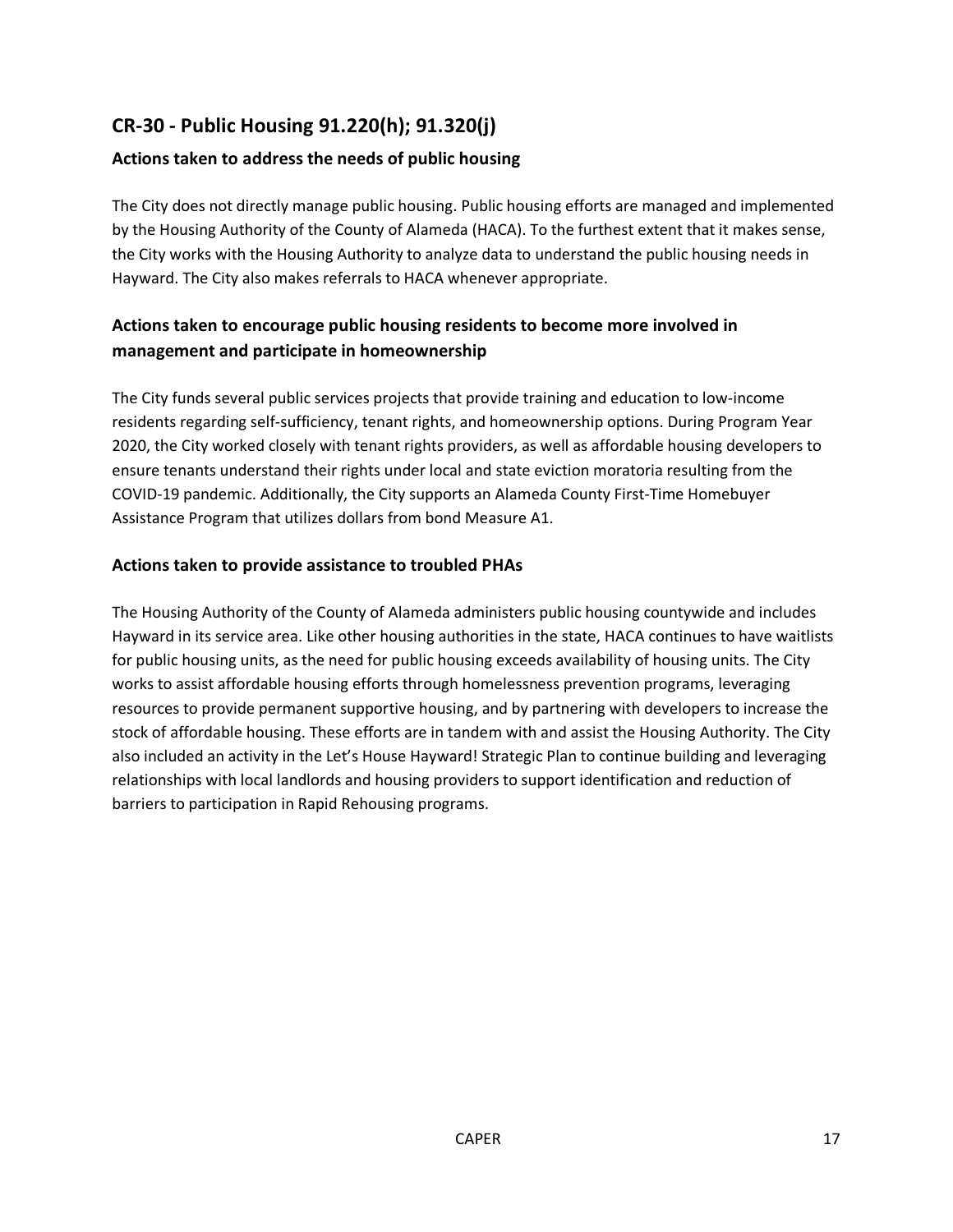### <span id="page-18-0"></span>**CR-35 - Other Actions 91.220(j)-(k); 91.320(i)-(j)**

**Actions taken to remove or ameliorate the negative effects of public policies that serve as barriers to affordable housing such as land use controls, tax policies affecting land, zoning ordinances, building codes, fees and charges, growth limitations, and policies affecting the return on residential investment. 91.220 (j); 91.320 (i)**

Many factors inhibit the development of affordable housing in Hayward including the high cost of financing affordable housing projects, scarcity of sites, and difficulty developing community support. At the conclusion of Program Year 2020, the City entered into contract with a consultant to prepare General Plan updates and amendments related to the Housing Element, Climate action Plan, Environmental Justice and Safety Element, and related environmental analyses. Every eight years, the State Department of Housing and Community Development (HCD) projects the housing need at varying income levels throughout the State. The Association of Bay Area Governments (ABAG) is responsible for allocating those housing units, which is referred to as the Regional Housing Needs Allocation (RHNA), throughout the nine-county Bay Area. In May 2021, ABAG released the Draft Regional Housing Allocation Plan, and a total of 4,624 units were allocated to Hayward. State Law requires local jurisdictions to update their Housing Elements to meet various statutory requirements in addition to showing adequate sites to accommodate the RHNA and to update the Safety Element and that issues of Environmental Justice be addressed with this Housing Element Update.

The City is combining its upcoming Housing Element, Safety Element and Environmental Justice Update effort with an update of the Climate Action Plan because issues of housing, environmental justice, safety and hazard planning and climate change are inextricably linked. The City plans to conduct expansive community outreach and planning for all of these efforts simultaneously, which will result in a more comprehensive and holistic approach to these issues. The updated Housing Element will include statutorily-required sections related to housing needs with special attention to vulnerable populations; a site inventory and feasibility analysis with inventory of suitable land for different housing types and income levels; analysis of potential and actual governmental constraints to development; objective goals for housing development which may align with or exceed the RHNA; programs and policies that affirmatively further fair housing; and timeframes for implementation. Additionally, as specified in the City's Let's House Hayward! Strategic Plan, as part of the updates to the Housing Element, the City will identify zoning barriers to implementing innovative shelter and housing models, such as tiny homes, safe parking, safe camping, and multi-unit development in City planning codes and ordinances.

Hayward's current Housing Element that was in place during Program Year 2020 contains several policies and related implementation programs to preserve existing affordable housing and to incentivize affordable housing development. Among the tools to incentivize new affordable housing development called for in the Housing Element are density bonuses (and other incentives) and the review and adjustment of development standards and fees that represent a constraint to affordable housing development. Hayward's development fees are in the middle to lower-middle range when compared with other cities in Alameda County and are not considered to be an impediment to the development of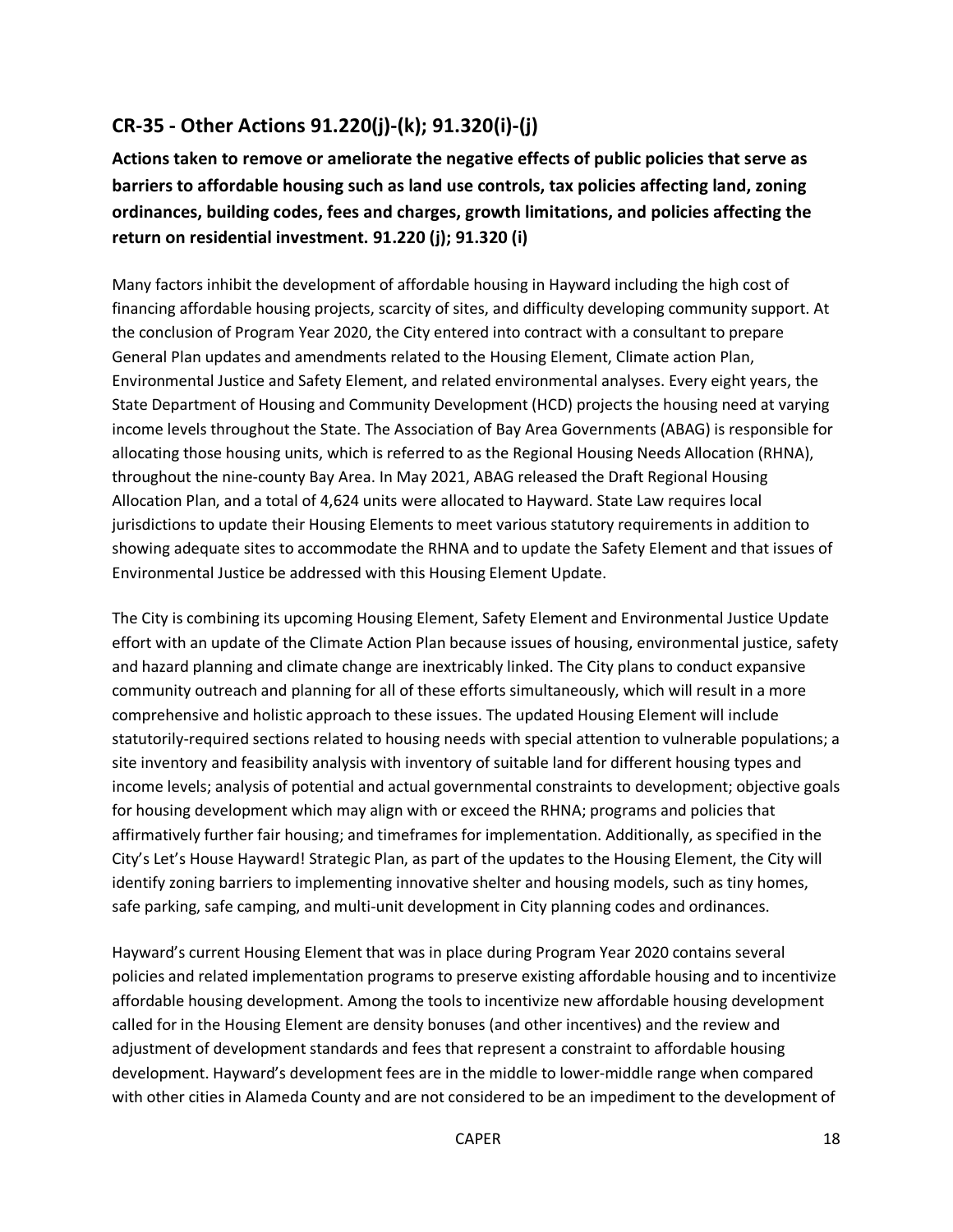#### affordable housing.

The City has adopted and is implementing two laws intended to increase affordable housing: 1) The Inclusionary Housing Ordinance (IHO) which became effective January 1, 2004 and requires for-profit developers to provide 15% of units to be affordable to owner-occupants at or below 120% AMI, or to renters (divided equally) at or below 50% AMI and 60% AMI. With City Council approval, developers may provide units off-site or pay in-lieu fees; and 2) the Density Bonus Ordinance which provides a Density Bonus to developers in exchange for the development of affordable or senior housing units.

Additionally, the City adopted a new Residential Rent Stabilization Ordinance at the beginning of FY 2019-2020, which is intended to prevent displacement and preserve existing affordable housing. It has been in effect since July 2019. In the last quarter of Program Year 2020, the City began participating in the Eviction Prevention Learning Lab (EPLL), which is a nationwide peer-to-peer network for cities and their partners to gain exposure to best practices, policies, and tools to prevent evictions. Through participation in the EPLL, the City is working to improve education and communication strategies for informing tenants and landlords of their rights and responsibilities, as well as to increase access to eviction and foreclosure data to understand who may be at greater risk of displacement.

### **Actions taken to address obstacles to meeting underserved needs. 91.220(k); 91.320(j)**

Providing services for those with special or underserved needs may prevent these individuals from becoming homeless while also supporting the City's anti-poverty strategy. In FY 2018-2019, the City utilized Paratransit funds to undertake its first Community Needs Assessment (CNA) to review the specific target areas of housing, transportation, employment, and health. That CNA continued to help the City address obstacles to meeting the needs of underserved residents by informing funding decisions for FY 2020-2021. Additionally, Program year 2020's Let's House Hayward! Strategic Plan provided a more focused needs assessment on the City's homeless response, including ways to improve service delivery for individuals experiencing homelessness and those at risk of becoming homeless.

### **Actions taken to reduce lead-based paint hazards. 91.220(k); 91.320(j)**

Per the Alameda County Lead Abatement Program, Hayward has approximately 34,700 pre-1978 housing units. These units may contain lead-based paint. The City has partnered with Habitat for Humanity East Bay/Silicon Valley to administer its rehabilitation projects, including addressing compliance with lead-based paint regulations.

Further, the City of Hayward has implemented numerous strategies to mitigate any lead-based paint issues. All contracts specify agreement and compliance with Lead Safe Work Practices. Rehabilitation projects conducted on properties built before 1978 are tested for lead, with results shared with each homeowner and any lead found mitigated prior to work on the home if applicable. At the conclusion of Program Year 2020, the City was working with other local jurisdictions and non-profit agencies to identify a collaborative approach to ensuring all HOME-funded units that received emergency TBRA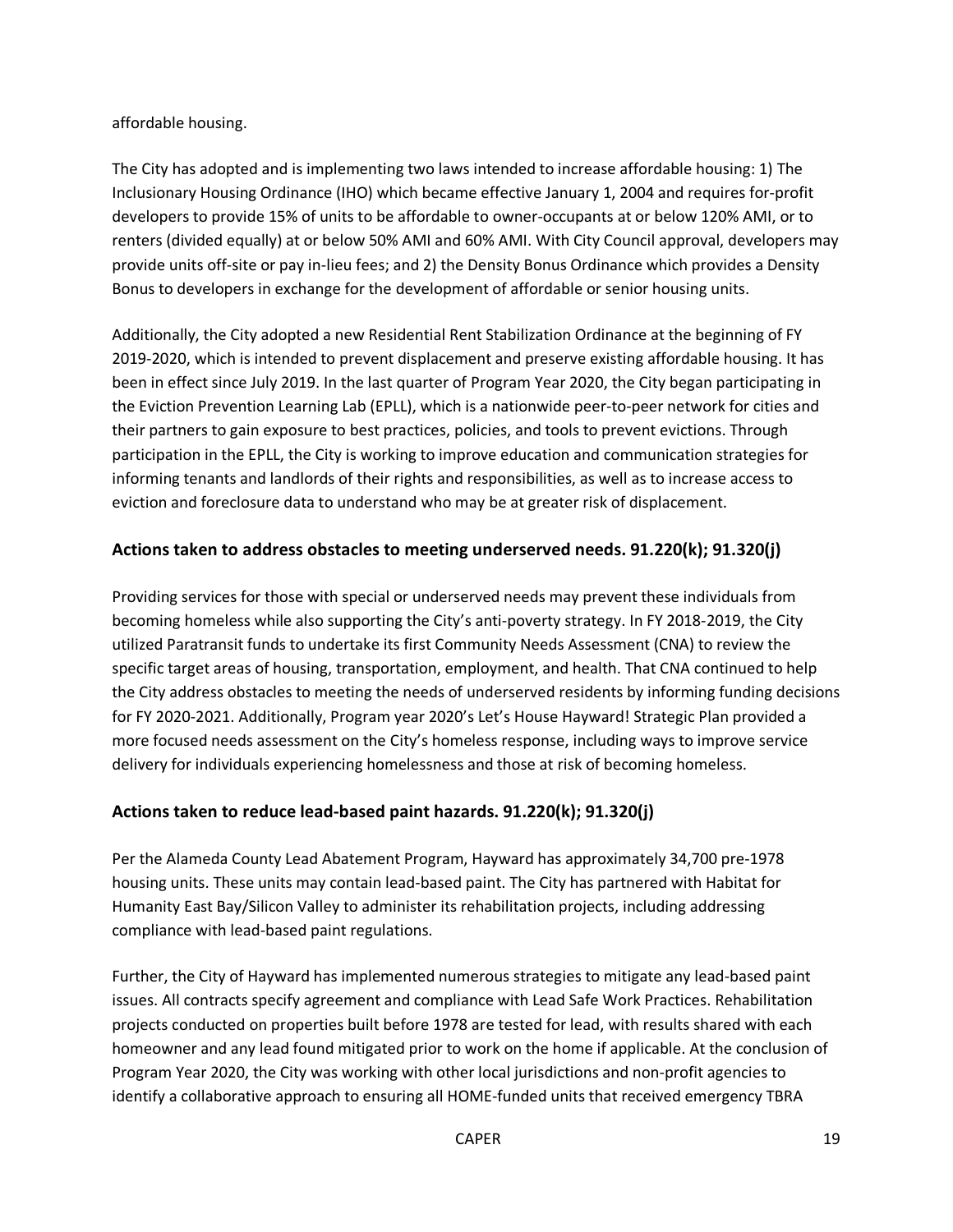payments due to COVID-19 financial impacts receive appropriate inspection for lead paint.

#### **Actions taken to reduce the number of poverty-level families. 91.220(k); 91.320(j)**

The City's anti-poverty strategy is to partner with other agencies whose focus is improving opportunities for low-income families, youth, single adults, and persons with disabilities who need shelter, prevention, and intervention activities to improve their lives. For example, the City provides funding for the Community Child Care Council of Alameda County, which trains and gives technical assistance and resources to micro-enterprise childcare providers, providing an economic boost to small businesses while also ensuring affordable childcare options exist for families. The City of Hayward also provides direct service through the Family Education Program. This program serves nearly one-thousand low income students and their parents with homework support, English language skills and literacy tutoring. This provides a comprehensive wrap around service model which will help lift Hayward's most vulnerable families out of poverty. In response to the COVID-19 pandemic, this program pivoted its service model to ensure that low-income youth have access to devices for remote learning.

During the COVID-19 pandemic, the City implemented its first emergency rent relief program using funds from CDBG and HOME. This program was developed in Program Year 2019 and continued into Program Year 2020, with the goal of keeping low-income and cost burdened renters in their homes. Additionally, as part of the Let's House Hayward! Strategic Plan developed in Program Year 2020, the City is exploring the implementation of a shallow subsidy rent assistance program, which would provide small monthly subsidies to eligible low-income households with high housing cost burden. This program aligns with County and regional efforts to prioritize homelessness prevention programming, as articulated in EveryOne Home Continuum of Care *Centering Racial Equity in Homeless System Design* final report and the regional All Home *Regional Action Plan*.

### **Actions taken to develop institutional structure. 91.220(k); 91.320(j)**

The City of Hayward implements housing and community development programs within a structure that includes various public and private agencies and organizations. Additionally, the City regularly monitors progress on activities carried out in the Action Plan to ensure compliance with program requirements. The overall process begins with the identification of needs, evaluating applications for CDBG funding, allocation process, and the annual Action Plan. The City's monitoring process was adapted in FY 2019- 2020 and into FY 2020-2021 to focus on remote monitoring activities in response to the COVID-19 pandemic and resulting shelter-in-place orders. Through Agreements with sub-recipients and Memoranda of Understanding (MOU's) with other public agencies, the City sets the stage by incorporating goal requirements and reporting procedures, timelines, milestones, and budgets against which performance is measured.

During Program Year 2020, City of Hayward staff regularly provided technical assistance to funded agencies, as well as to agencies seeking funding from the City of Hayward through the annual Community Agency Funding process. Staff also continued working closely with funded agencies to adapt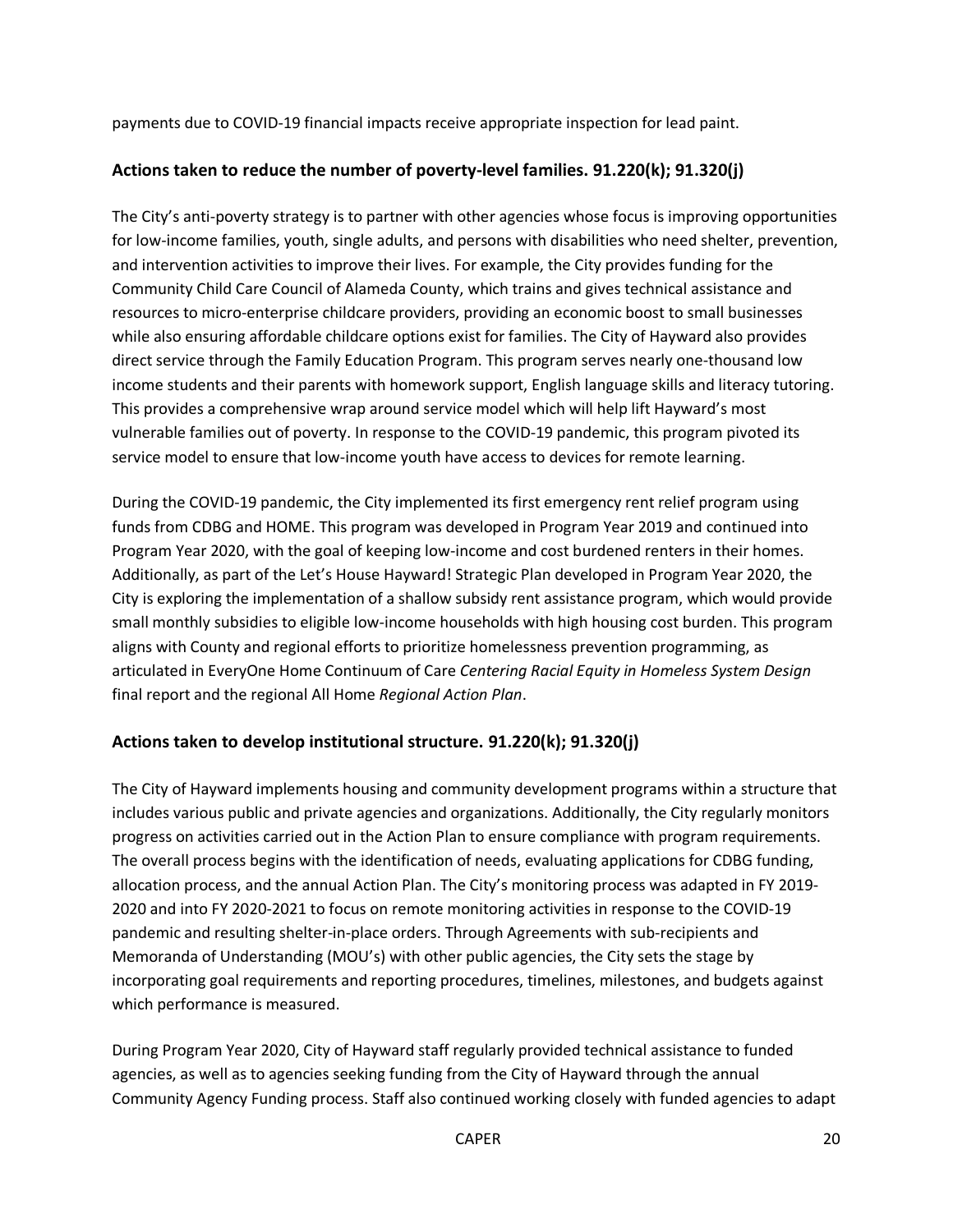to remote or socially distanced service provision in response to COVID-19. During Program Year 2020, the City trained an additional staff member on CDBG to increase capacity for managing the grant and responding to subrecipients' needs.

### **Actions taken to enhance coordination between public and private housing and social service agencies. 91.220(k); 91.320(j)**

The City continues to maintain an internal working group on homelessness, which brings together multiple City departments and partners with local community agencies to support outreach to homeless encampments. Data collected through the Let's House Hayward! planning process indicated that this group is a successful model that should be continued. The Let's House Hayward! planning process also identified a need for building better communication pathways between local non-profit partners, many of which are CDBG subrecipients, and the City. In response, the City will be leveraging an existing quarterly community meeting to increase communication efforts with housing and social services agencies.

During Program Year 2020, the City increased the frequency with which it engages with the County and other cities in Alameda County. This partnership is recognition that many issues related to affordable housing and homelessness are regional challenges. The City collaborates with the County and other jurisdictions on potential regional funding opportunities, sharing best practices and resources, and County-wide problem-solving. For example, Hayward convenes a group of local cities that have or are planning to open Housing Navigation Centers. Through this quarterly group, city staff discuss funding opportunities, service models, and other policy or programmatic successes and challenges.

### **Identify actions taken to overcome the effects of any impediments identified in the jurisdictions analysis of impediments to fair housing choice. 91.520(a)**

In collaboration with the HOME Consortium, the City completed an analysis of impediments to fair housing in 2019. That analysis identified the several activities to achieve regional fair housing goals, with specific metrics for the City of Hayward. Below is a list of the goals with an update on the City's progress implementing them.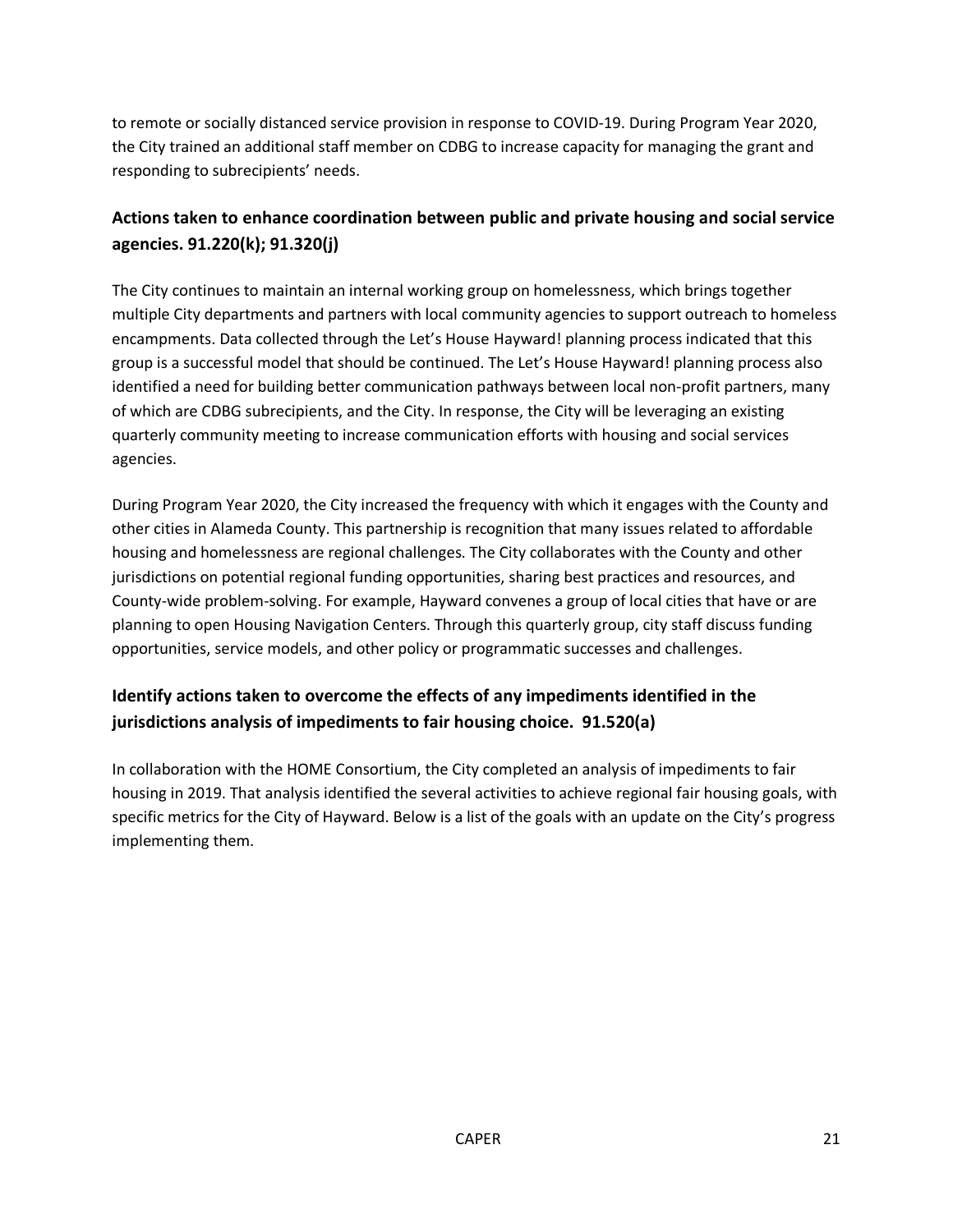| Goal 1        | Continue to contract with fair housing service providers to educate home seekers, landlords,          |
|---------------|-------------------------------------------------------------------------------------------------------|
|               | property managers, real estate agents, and lenders regarding fair housing law and recommended         |
|               | practices, including the importance of reasonable accommodation under ADA; to mediate conflicts       |
|               | between home seekers, landlords, property managers, real estate agents, and lenders; and to           |
|               | continue fair housing testing and audits.                                                             |
| <b>Status</b> | On track.                                                                                             |
| <b>Notes</b>  | The City's contracts with Eden Council for Hope and Opportunity (ECHO) to conduct fair housing        |
|               | testing to determine instances of discrimination and investigate tenant complaints of discrimination. |
|               | ECHO also provides training to both landlords and tenants to increase awareness of fair housing       |
|               | policies and rights                                                                                   |

| Goal 2        | Seek ways to increase resident access to fair housing services, such as improved marketing of<br>services, improved landlord education, and improved tenant screening services to avoid owner bias.                                                                                              |
|---------------|--------------------------------------------------------------------------------------------------------------------------------------------------------------------------------------------------------------------------------------------------------------------------------------------------|
| <b>Status</b> | On track.                                                                                                                                                                                                                                                                                        |
| <b>Notes</b>  | The City updated its website to include a Fair Housing resource page, contracts with ECHO for fair<br>housing workshops and education services, receives feedback from ECHO in quarterly progress<br>reports, and shares any marketing resources from ECHO or other HUD partners as appropriate. |

| Goal 3        | Provide financial assistance to clinics that provide free or reduced-costs legal services for low-income |
|---------------|----------------------------------------------------------------------------------------------------------|
|               | rental households facing barriers to affordable housing.                                                 |
| <b>Status</b> | On track.                                                                                                |
| <b>Notes</b>  | Through its CDBG entitlement, the City contracts with multiple agencies to provide legal services to     |
|               | tenants.                                                                                                 |

| Goal 4        | Take actions to continue to maintain the existing rental stabilization program and make            |
|---------------|----------------------------------------------------------------------------------------------------|
|               | improvements, as needed.                                                                           |
| <b>Status</b> | On track.                                                                                          |
| <b>Notes</b>  | The City continued to implement its Residential Rent Stabilization and Tenant Protection Ordinance |
|               | (RRSO) throughout Program Year 2020 and presented an update to City Council on its                 |
|               | implementation progress at the beginning of the year.                                              |

| Goal 5        | Promote new fair housing laws, including AB 1482, upon adoption, and to the extent required by the |
|---------------|----------------------------------------------------------------------------------------------------|
|               | new laws.                                                                                          |
| <b>Status</b> | On track.                                                                                          |
| <b>Notes</b>  | The City includes references to state resources both from the Tenant Protection Act and subsequent |
|               | legislation passed in response to COVID-19 during Program Year 2020 on the City website.           |

| Goal 6        | Continue to pursue modifications of current zoning and other local policies regulating housing        |
|---------------|-------------------------------------------------------------------------------------------------------|
|               | development that pose a direct or indirect constraint on the production of affordable housing.        |
| <b>Status</b> | On track.                                                                                             |
| <b>Notes</b>  | The City included exploring such modifications both in its Let's House Hayward! Strategic Plan and in |
|               | the contract with the consultant hired to prepare the next Housing Element, which is due in 2023.     |

| Goal 7        | Continue to aim to implement the programs described in the City's Housing Element within the   |
|---------------|------------------------------------------------------------------------------------------------|
|               | current Housing Element planning period.                                                       |
| <b>Status</b> | On track.                                                                                      |
| <b>Notes</b>  | City staff are implementing the current Housing Element as planned, despite some delays due to |
|               | COVID-19.                                                                                      |

| Continue to incorporate Regional Analysis of Impediments (AI) goals into 5-Year Consolidated and<br>Goal 8 |
|------------------------------------------------------------------------------------------------------------|
|------------------------------------------------------------------------------------------------------------|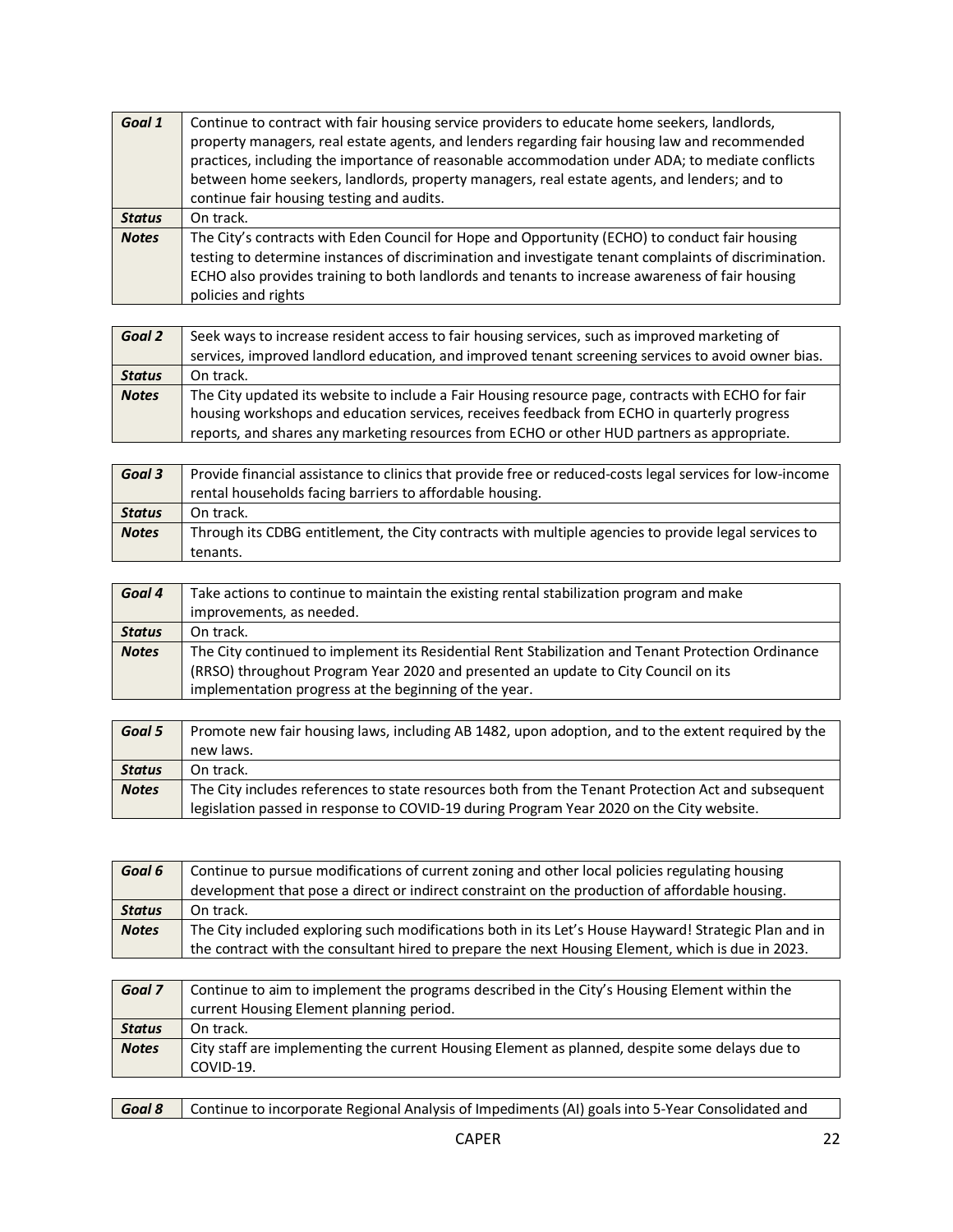|              | <b>Annual Action Plans.</b>                                            |
|--------------|------------------------------------------------------------------------|
| Status       | On track.                                                              |
| <b>Notes</b> | The City included findings from the AI in the 2021 Annual Action Plan. |

| Goal 9        | Continue to prepare a Consolidated Annual Performance and Evaluation Report (CAPER) that               |
|---------------|--------------------------------------------------------------------------------------------------------|
|               | evaluates the progress towards Regional AI goals.                                                      |
| <b>Status</b> | On track.                                                                                              |
| <b>Notes</b>  | The City is evaluating progress on each Hayward-specific activity listed in the Regional AI in this FY |
|               | 2020-2021 CAPER.                                                                                       |

| Goal 10       | Work together with other HOME jurisdictions to continue to commission market-based surveys of    |
|---------------|--------------------------------------------------------------------------------------------------|
|               | current market-rate rents in the Oakland-Fremont HUD FMR Area (Alameda and Contra Costa          |
|               | Counties) in an effort to seek adjustment to HUD FMR standards for the area; and advocate to HUD |
|               | for the revision of FMR calculations/methodology.                                                |
|               |                                                                                                  |
| <b>Status</b> | On track.                                                                                        |
| <b>Notes</b>  | Throughout Program Year 2020, the City met at least monthly with other jurisdictions to discuss  |
|               | housing and homelessness issues. The City also funded a displacement study to better understand  |

| Goal 11       | Educate tenants and landlords on new fair housing laws.                                              |
|---------------|------------------------------------------------------------------------------------------------------|
| <b>Status</b> | On track.                                                                                            |
| <b>Notes</b>  | The City worked to educate tenants and landlords through direct mailings and online outreach, as     |
|               | well as contracts with non-profit agencies providing legal services to tenants to ensure tenants and |
|               | landlords are aware of local, state, and federal housing laws.                                       |

| Goal 12       | Explore a low-cost loan program for landlords unable to make needed repairs or accessibility<br>modifications in order to avoid displacement of lower-income tenants in substandard units and<br>research establishing citywide code inspection program of all rental units or continue to maintain<br>existing program.                                                                                              |
|---------------|-----------------------------------------------------------------------------------------------------------------------------------------------------------------------------------------------------------------------------------------------------------------------------------------------------------------------------------------------------------------------------------------------------------------------|
| <b>Status</b> | On track.                                                                                                                                                                                                                                                                                                                                                                                                             |
| <b>Notes</b>  | The City's Code Enforcement Division continued implementing its residential rental unit inspection<br>program. Additionally, in early Program Year 2020, Hayward City Council adopted the Tenant<br>Relocation Assistance Ordinance, which requires that landlords provide temporary and permanent<br>relocation assistance when tenants are displaced due to substantial repairs or a government order to<br>vacate. |

|               | <b>Goal 13</b> Continue to financially support programs that rehabilitate existing units for accessibility. |
|---------------|-------------------------------------------------------------------------------------------------------------|
| <b>Status</b> | On track.                                                                                                   |
| <b>Notes</b>  | The City allocated \$300,000 to home rehabilitation and minor maintenance programs to promote               |
|               | safe aging in place for low-income older adults and independent living for adults with disabilities.        |

| Goal 14       | Prioritize the production of affordable housing units in sizes appropriate for the population and        |
|---------------|----------------------------------------------------------------------------------------------------------|
|               | based on family size.                                                                                    |
| <b>Status</b> | On track.                                                                                                |
| <b>Notes</b>  | The City is incentivizing housing developers to prioritize the production of affordable housing units in |
|               | sizes appropriate for the population and based on family size by awarding higher points on               |
|               | applications for units of 3+ bedrooms when applying to NOFA. Additionally, new construction              |
|               | residential projects subject to the City's housing requirements are carefully reviewed to ensure there   |
|               | is a proportional unit size mix of affordable units.                                                     |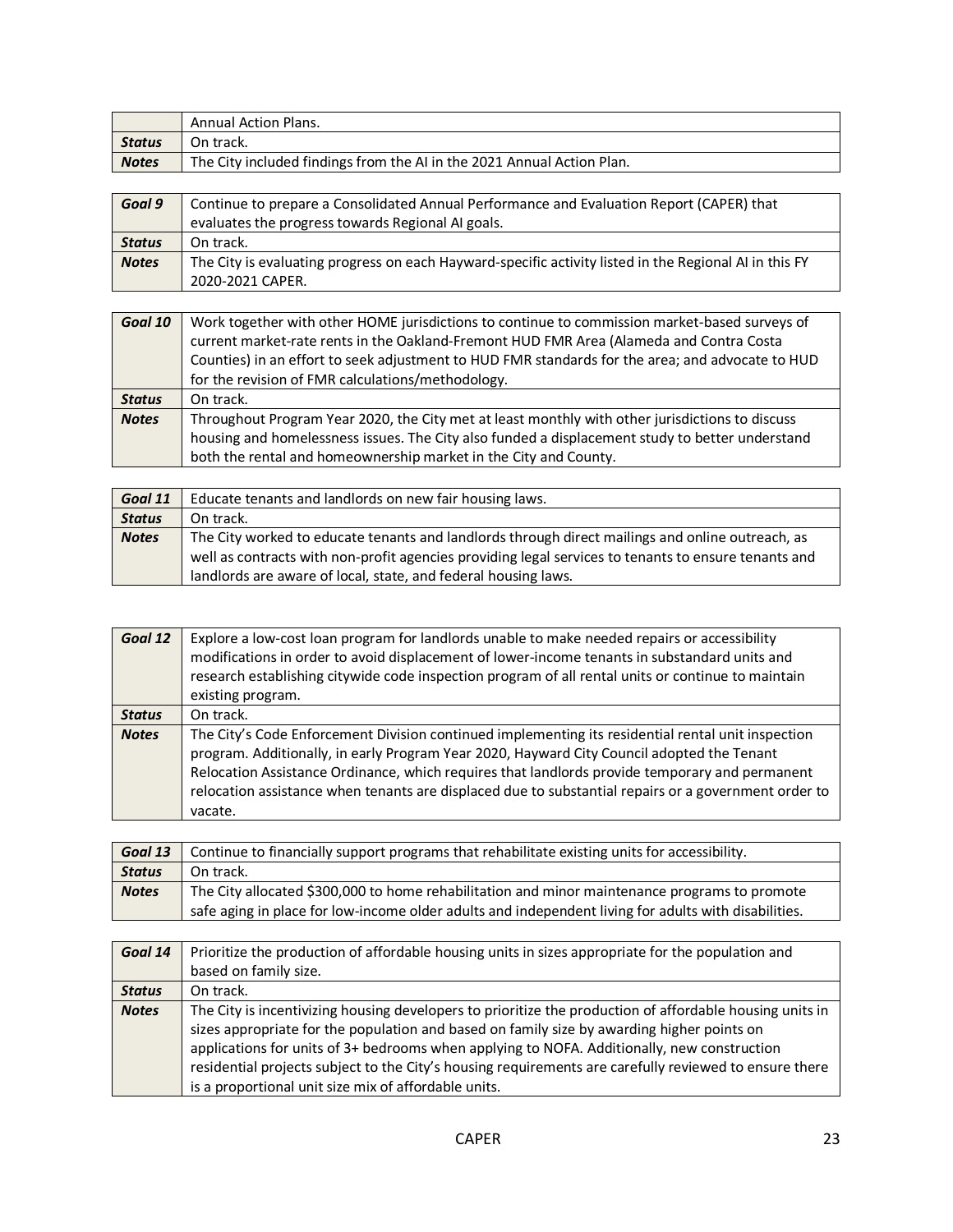| Goal 15       | Continue all existing programs to support development of local affordable housing units through a<br>variety of strategies such as applications for state and federal funding, entitlement assistance,<br>outreach to the community and other stakeholders, direct financial support, and site identification<br>and acquisition assistance. This support will include development of units that serves specialized<br>populations as defined by the funding source, Housing Element, Consolidated Plan, or AI, such as |
|---------------|-------------------------------------------------------------------------------------------------------------------------------------------------------------------------------------------------------------------------------------------------------------------------------------------------------------------------------------------------------------------------------------------------------------------------------------------------------------------------------------------------------------------------|
|               | transitional and supportive housing, and housing for seniors, persons with disabilities, persons                                                                                                                                                                                                                                                                                                                                                                                                                        |
|               | experiencing homelessness, and persons living with HIV/AIDS or severe mental illness:                                                                                                                                                                                                                                                                                                                                                                                                                                   |
| <b>Status</b> | On track.                                                                                                                                                                                                                                                                                                                                                                                                                                                                                                               |
| <b>Notes</b>  | The City plans to issue the Notice of Funding Availability in Fall 2021. The NOFA will create a pipeline<br>of eligible projects for affordable rental and ownership opportunities, as well as emergency and<br>transitional shelter and rehabilitation/conversion projects. Hayward has awarded \$4.9 million to<br>existing city projects to improve competitiveness for Low-income Housing Tax Credits and bring the<br>projects closer to completions.                                                              |

| Goal 16       | Explore revisions to building codes or processes that reduce the costs and/or allow greater number   |
|---------------|------------------------------------------------------------------------------------------------------|
|               | of accessory dwelling units, tiny homes, or smaller houses.                                          |
| <b>Status</b> | On track.                                                                                            |
| <b>Notes</b>  | The City planned to explore a local accessory dwelling unit (ADU) ordinance, but state law was       |
|               | modified and superseded any local ordinance. New state legislation prohibits restricting ADUs to     |
|               | owner occupied properties. In addition to expanding the allowable ADUs, the legislation also reduces |
|               | impact fees to certain ADUs, reduces barriers and streamlines the approval process. No City          |
|               | modification was required because it was addressed by the state.                                     |

| Goal 17       | As resources are available, allocate funds for homeownership programs that support low- and<br>moderate-income households, including but not limited to down payment assistance, first time<br>home buyer, Mortgage Credit Certificate, below market rate (BMR) homeownership programs, and<br>financial literacy and homebuyer education classes; and promote any existing programs through<br>marketing efforts.                                                                                                                                                                                                                                                                                                                 |
|---------------|------------------------------------------------------------------------------------------------------------------------------------------------------------------------------------------------------------------------------------------------------------------------------------------------------------------------------------------------------------------------------------------------------------------------------------------------------------------------------------------------------------------------------------------------------------------------------------------------------------------------------------------------------------------------------------------------------------------------------------|
| <b>Status</b> | On track.                                                                                                                                                                                                                                                                                                                                                                                                                                                                                                                                                                                                                                                                                                                          |
| <b>Notes</b>  | The SoHay project is providing 28 for-sale units. Construction is ongoing but 12 units have been built<br>and are being marketed by the developer. Additionally, The True Life Companies has entered into an<br>Affordable Housing Agreement to providing 20 affordable for-sale condominiums in their project<br>located at 29212 Mission Boulevard. The developer is currently working on their marketing plan and<br>plans to start marketing early 2022 and complete construction summer of 2022. The City is also in a<br>Development Agreement with Habitat for Humanity to provide 10 affordable ownership units to low-<br>income households. The Developer anticipates securing the remaining funding need in Early 2022. |

| Goal 18       | Continue to support or explore new programs that provide financial support for job training     |
|---------------|-------------------------------------------------------------------------------------------------|
|               | programs to lower-income individuals.                                                           |
| <b>Status</b> | On track.                                                                                       |
| <b>Notes</b>  | In Program Year 2020, the City used General Fund and CDBG funding to contract with multiple     |
|               | agencies to provide economic development technical assistance and support for small businesses, |
|               | which included job skills training for low-income workers.                                      |

| Goal 19       | Continue to provide financial support for homeless services.                                          |
|---------------|-------------------------------------------------------------------------------------------------------|
| <b>Status</b> | On track.                                                                                             |
| <b>Notes</b>  | During Program Year 2020, the City provided over \$300,00 in General Fund and CDBG funding to         |
|               | homelessness service providers and shelters, as well as over \$1 million from the City's General Fund |
|               | to the Housing Navigation Center.                                                                     |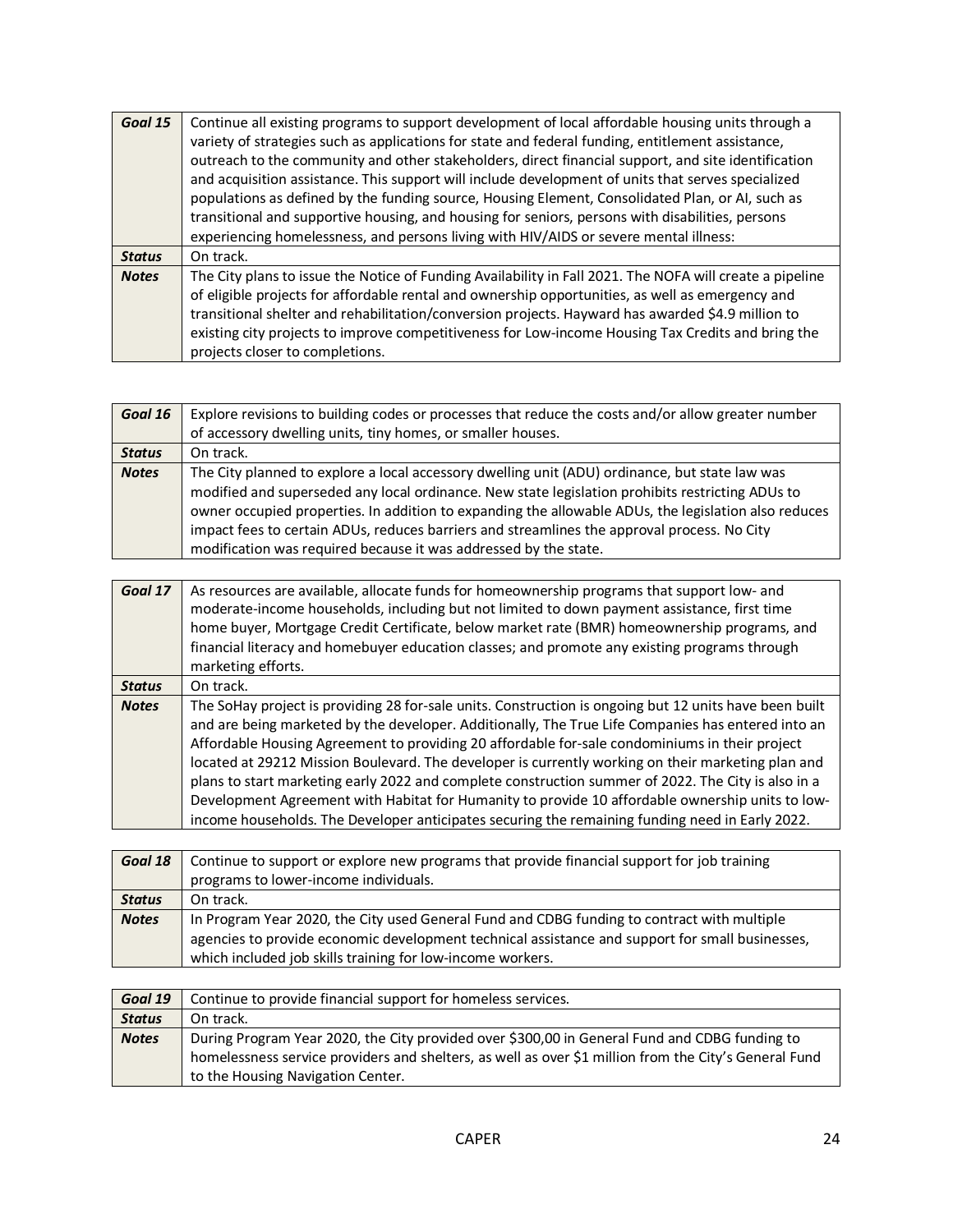| Goal 20       | Continue to assist in advertising the availability of subsided rental units via the City's website, the 2- |
|---------------|------------------------------------------------------------------------------------------------------------|
|               | 1-1 information and referral phone service, and other media outlets.                                       |
| <b>Status</b> | On track.                                                                                                  |
| <b>Notes</b>  | The City continues to work closely with affordable rental housing developers to ensure a wide range        |
|               | of community organizations working with underserved populations, such as persons with disabilities,        |
|               | people of color, low-income families, seniors, new immigrants, and people experiencing                     |
|               | homelessness, are being reached and made aware of the available affordable rental housing                  |
|               | opportunities. Staff continues to develop marketing tools and resources for housing developers to          |
|               | assist with marketing efforts.                                                                             |

| Goal 21       | Continue promoting 211's affordable housing database with current information.                         |
|---------------|--------------------------------------------------------------------------------------------------------|
| <b>Status</b> | On track.                                                                                              |
| <b>Notes</b>  | The City referred many callers to 211 for affordable housing needs during Program Year 2020, as well   |
|               | as for intake in the Coordinated Entry system for individuals experiencing or at risk of homelessness. |
|               | The City also used a portion of its Program Year 2020 CDBG entitlement to support the 211 line.        |

| Goal 22       | Increase marketing efforts of affordable housing units to people that typically face barriers and<br>discrimination in fair housing choice, such a persons with disabilities, people of color, low-income<br>families, seniors, new immigrants, people experiencing homelessness.                                                                                                                                                                                                                                                                                                                                                                                                                                                                                                                                                       |
|---------------|-----------------------------------------------------------------------------------------------------------------------------------------------------------------------------------------------------------------------------------------------------------------------------------------------------------------------------------------------------------------------------------------------------------------------------------------------------------------------------------------------------------------------------------------------------------------------------------------------------------------------------------------------------------------------------------------------------------------------------------------------------------------------------------------------------------------------------------------|
| <b>Status</b> | Delayed.                                                                                                                                                                                                                                                                                                                                                                                                                                                                                                                                                                                                                                                                                                                                                                                                                                |
| <b>Notes</b>  | Due to COVID-19 and competing emergency response priorities, the City plans to establish a city-<br>wide marketing plan FY 21-22. Marketing resources and tools related to fair housing are being<br>developed for affordable housing developers. The City continues to work closely with affordable<br>housing developers to ensure that a wide and diverse range of people are being reach and made<br>aware of the available affordable housing opportunities. The City also continues to identify<br>community organizations that work with underserved populations, such as persons with disabilities,<br>people of color, low-income families, seniors, new immigrants, and people experiencing<br>homelessness, to ensure that all people are being reached and made aware of the available<br>affordable housing opportunities. |

| Goal 23       | Continue to provide program materials in multiple languages.                                           |
|---------------|--------------------------------------------------------------------------------------------------------|
| <b>Status</b> | On track.                                                                                              |
| <b>Notes</b>  | The City provided RRSO and Tenant Relocation Assistance Ordinance materials in Spanish, Chinese,       |
|               | and English. The City also continues to work closely with affordable housing developers when           |
|               | developing the project marketing plan to ensure a wide and diverse range of people are being           |
|               | reached and made aware of the available affordable housing opportunities. Additionally, the City       |
|               | encourages developers to provide marketing materials in Spanish, Chinese, Tagalog and Vietnamese,      |
|               | in addition to English, or submit an independent market study to identify groups least likely to apply |
|               | in order to promote affirmative fair marketing of affordable housing in Hayward.                       |

| Goal 24       | Pursue local, state, and federal funding sources as they become available (i.e., Program 811).        |
|---------------|-------------------------------------------------------------------------------------------------------|
| <b>Status</b> | On track.                                                                                             |
| <b>Notes</b>  | The City applied for and was awarded funds to support the Hayward Navigation Center through the       |
|               | Homeless Housing, Assistance, and Prevention (HHAP) grant and the Permanent Local Housing             |
|               | Allocation (PHLA) grant. Additionally, the City applied for but was not awarded funds from the        |
|               | California Housing and Community Development (HCD) 2020 CalHome program and the HCD Local             |
|               | Housing Trust Fund (LHTF) program. The City's Planning Division also applied for and received grants  |
|               | for the State's SB 2 and Local Early Action Planning (LEAP) grants for funds and technical assistance |
|               | for updating the City's Housing Element and Climate Action Plan.                                      |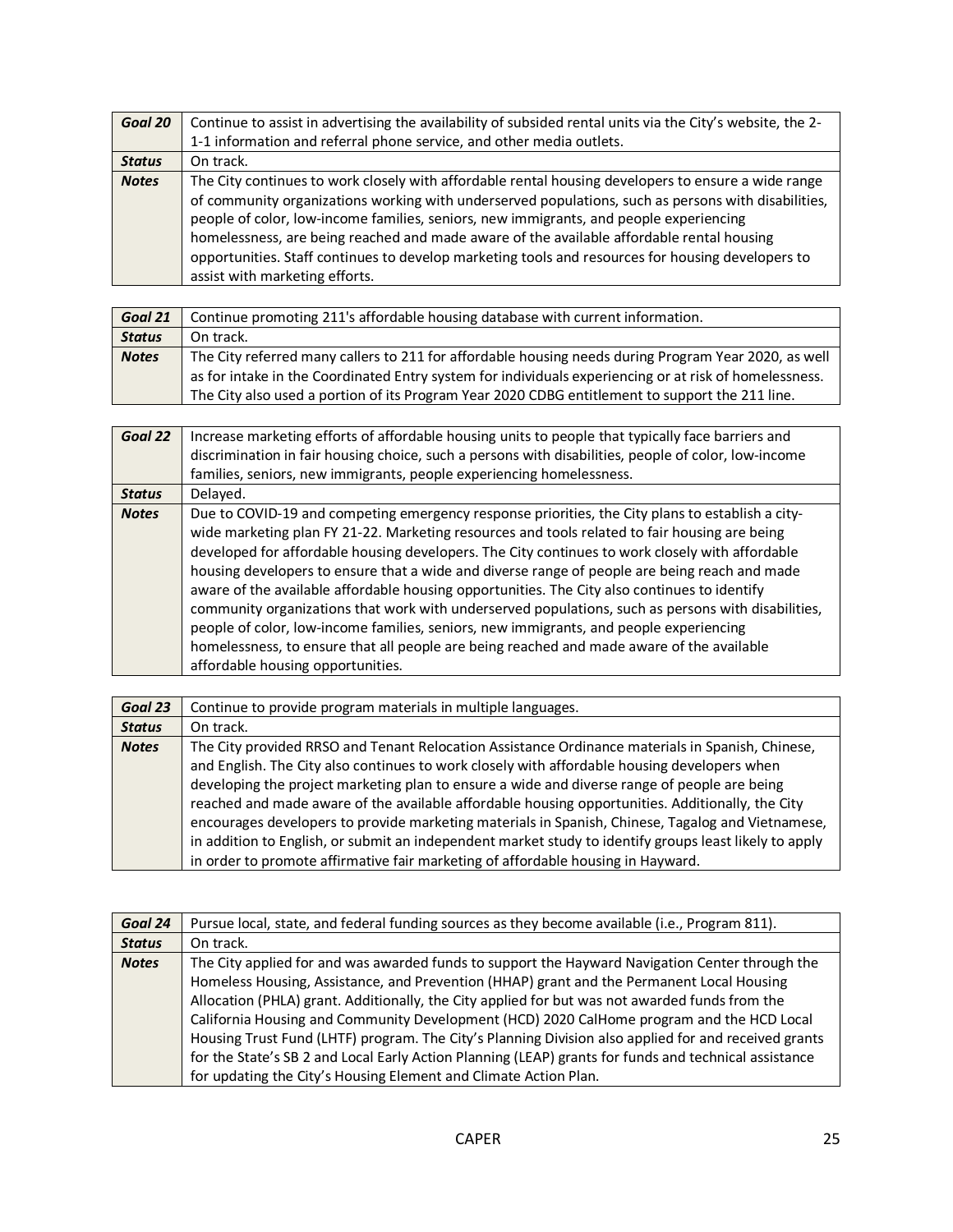### <span id="page-26-0"></span>**CR-40 - Monitoring 91.220 and 91.230**

### **Describe the standards and procedures used to monitor activities carried out in furtherance of the plan and used to ensure long-term compliance with requirements of the programs involved, including minority business outreach and the comprehensive planning requirements**

For each program year, the City begins its monitoring process prior to allocating funds by conducting review and risk assessment of each funding applicant. For Program Year 2020, this review process occurred in the fall of 2019 to allocate funds for FY 2020-2021. The City then conducts additional review during the contracting process, gathering insurance documentation, reviewing budget materials, and assessing financial audits and Board agendas and minutes. Agreements and MOUs with other public agencies set clear performance measures, reporting procedures, timeliness requirements, and program budgets against which goals are measured during monitoring activities.

Due to the COVID-19 pandemic, the City had to continue to adjust its 2020-2021 monitoring plan to account for local and state emergency declarations and shelter-in-place requirements. As such, Program Year 2020 subrecipients were desk monitored through regular review of quarterly performance reports, monthly reimbursement requests, and discussions with subrecipients regarding their response to COVID-19, adjustments to service delivery models, and support needed from the City to meet timely expenditure of funds while abiding by existing regulations. Staff will follow local public health guidelines to determine when in-person monitoring will be appropriate in Program Year 2021. The City also received its own monitoring visit from HUD during Program Year 2020, which provided an important opportunity to evaluate internal controls and procedures.

Additional monitoring standards and procedures are outlined in the Alameda County HOME Consortium-wide Consolidated Plan. Contracting standards and policies and procedures can be found in the City's CDBG Policies and Procedures Manual. Information obtained from all the evaluation and monitoring efforts was used to assist in the determination of which projects to allocate CDBG funds.

### **Citizen Participation Plan 91.105(d); 91.115(d)**

### **Describe the efforts to provide citizens with reasonable notice and an opportunity to comment on performance reports**.

Each public meeting convened by City Council or the CSC was publicly noticed in advance through an Interested Parties email list, and by posting through the City Clerk's Office. Each meeting opened with a Public Comment section to provide an opportunity for members of the public to address the Commission and City Council, and to comment on the funding process and recommendations.

This CAPER was posted to the City's Community Services Division webpage on August 27, 2021, with a public comment period opened from September 1, 2021, through September 20, 2021. On Wednesday,